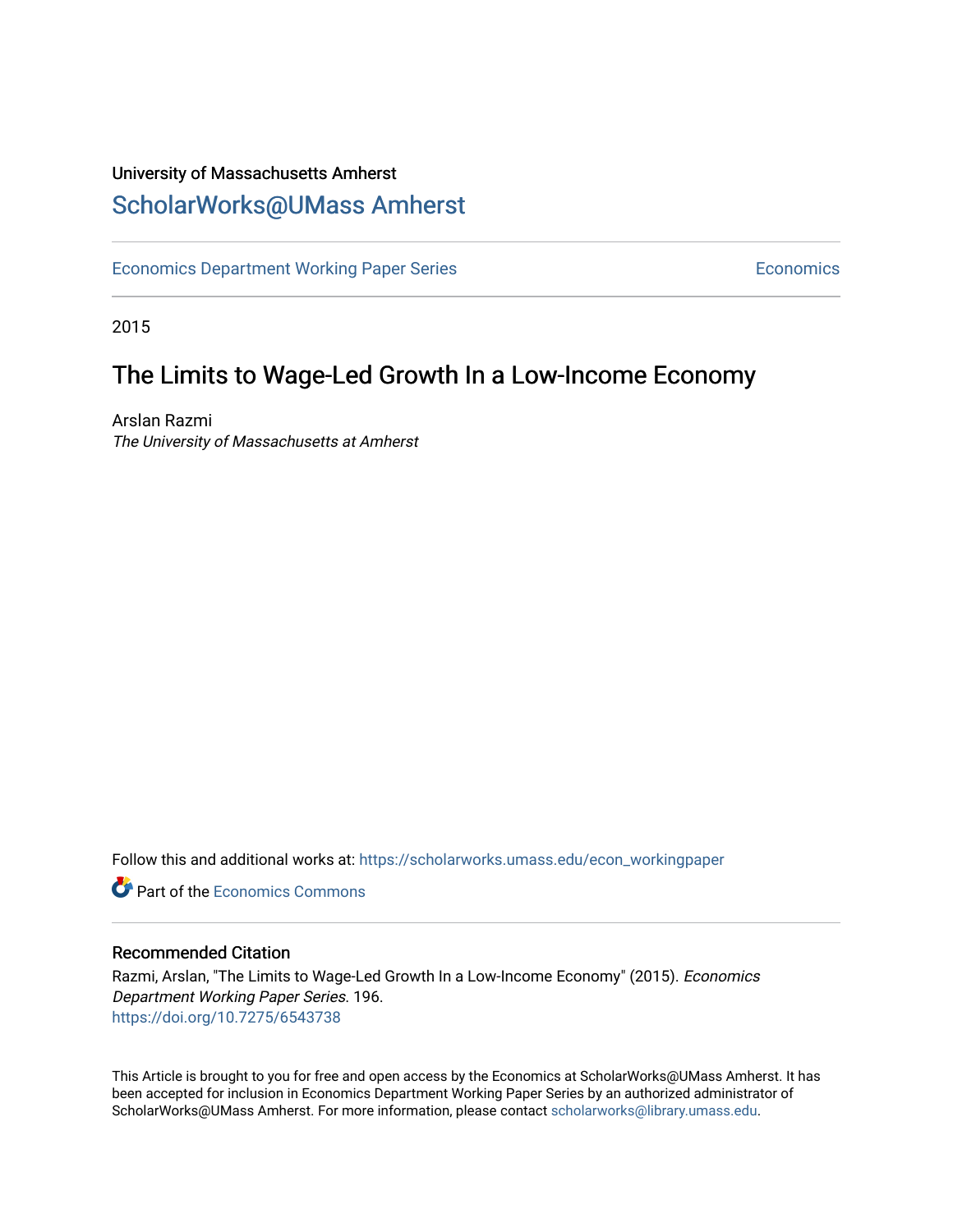# **DEPARTMENT OF ECONOMICS**

# **Working Paper**

The limits to wage-led growth in a lowincome economy

by

Arslan Razmi

Working Paper 2015-01



# **UNIVERSITY OF MASSACHUSETTS AMHERST**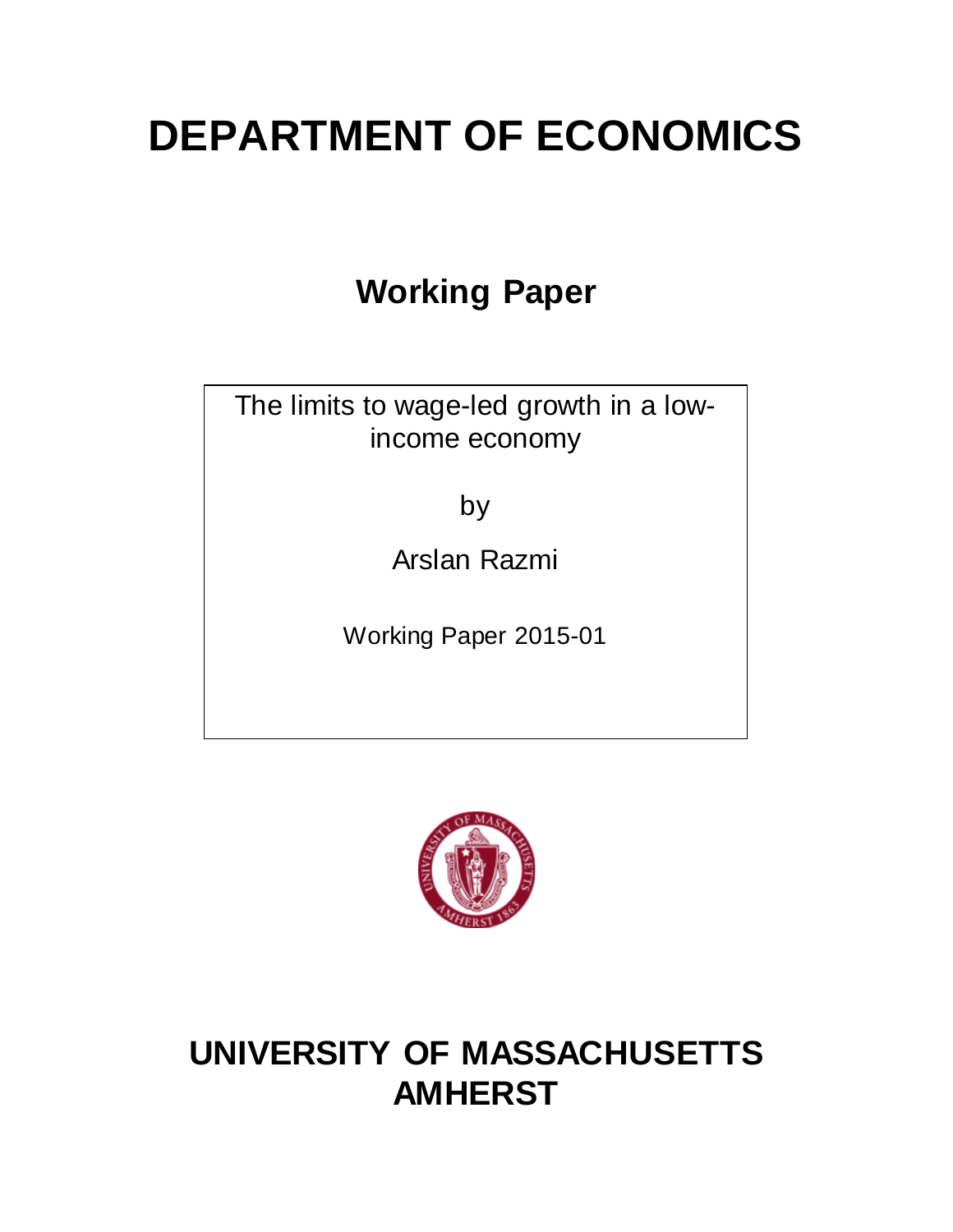# The limits to wage-led growth in a low-income economy

Arslan Razmi

January 19, 2015

#### Abstract

Neo-Kaleckian literature has actively debated whether growth is wageor profit-led in capitalist economies. However, existing studies tend to ignore the non-tradable sector and heterogeneity within the tradable sector. This paper shows that incorporating these features renders wageled growth in an open developing economy unfeasible in the traditional (Kaleckian) sense of the term. This result  $-$  which follows even if one sets aside the competitiveness considerations generally seen as impeding such  $growth - occurs due to the presence of a homogeneous goods-producing$ tradable sector that sets the ceiling to steady state growth. A corollary, in light of findings from the "new new trade theory" literature, is that increasing South-South trade may tend to narrow room for wage-led growth regardless of the other desirable effects of higher wages.

JEL classifications: F43, F66, O41, F63, E12

Key words: Wage-led growth, non-tradables, neo-Kaleckian models, development, output heterogeneity.

Department of Economics, University of Massachusetts, Amherst, MA 01003; email: arazmi@econs.umass.edu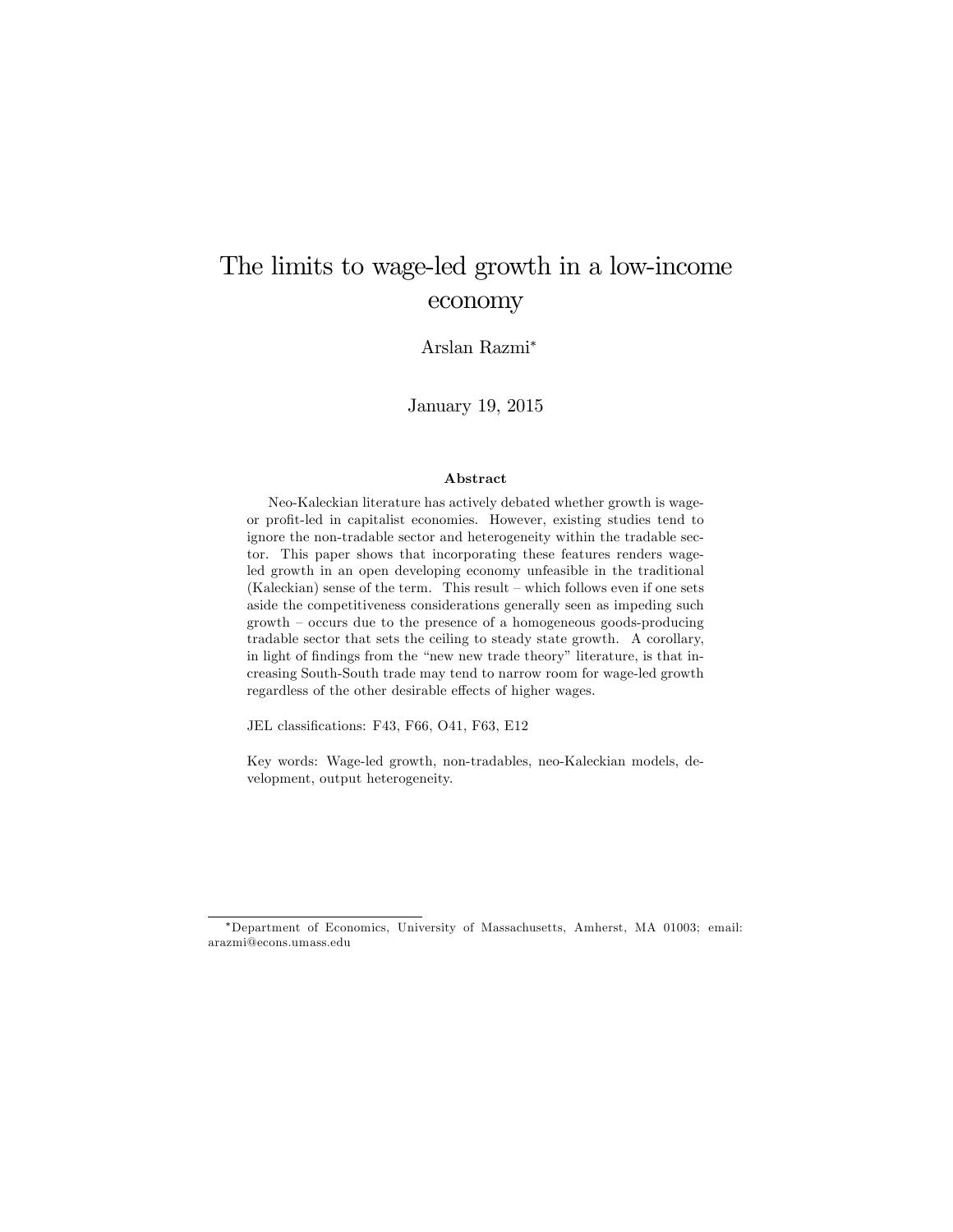## 1 Introduction and Background

Mainstream macroeconomic theory tends to ignore the effects of income distribution on long-run accumulation and growth via aggregate demand. This neglect extends to the domain of open economy issues. Even though trade theory has provided highly useful insights into the microeconomic effects of trade on income distribution, the consequences of distributional changes on long-run growth through the trade channel remain largely unexplored.

Models in the Kaleckian tradition have perhaps most explicitly tackled this question under the rubric of wage-led versus profit-led growth. In a closed economy set-up with mark-up pricing, involuntary unemployment, unutilized capacity, and nominal wage stickiness, a redistribution away from savers (capitalists) and towards spenders (workers) may generate additional spending which boosts capacity utilization by Örms. To the extent that investment is a positive function of the profit rate, higher utilization with a fixed profit share boosts accumulation. Thus, growth in a closed demand-driven capitalist economy is wage-led barring a strong profit share effect on desired investment. Blecker (2002) and others have, however, shown that growth is much less likely to be wage-led in an open economy. This is because while redistribution towards workers boosts consumption demand, it simultaneously reduces external demand by making the domestic good less competitive in international markets.

Almost all of the Kaleckian literature pertaining to the debate discussed here ignores the distinction between tradable and non-tradable goods. This is a major gap since the distinction between these two categories is crucial, especially for developing countries where the tradable sector is typically the modern manufacturing sector while the non-tradable sector consists of a number of rural and basic service sub-sectors. Moreover, by working in an "imperfect substitutes" framework, most of this literature has ignored the presence of industries that produce homogeneous, undifferentiated goods. Such industries arguably play an important role in the early stages of economic development.

I endeavor here to contribute towards Ölling this gap. I start with a simple stylized two-sector dependent economy model of a developing country. Wageled growth in this model is not possible in the traditional sense of the term owing to the capital constraint in the modern sector and the trade balance constraint on the economy. Any attempt to directly raise the nominal wage in the tradable sector succeeds in raising worker purchasing power but hurts investment and long-run growth.

Next, I develop a three sector model with a non-tradable sector and two tradable sectors: one that produces a high quality differentiated good and another that produces a homogeneous good that has many substitutes in the world market. The structure of the model is designed to replicate aspects of Kaleckian models in order to create room for wage-led growth. Again, directly raising the nominal wage fails to boost growth, which is bound along a steady state balanced growth path by the profit rate in the homogeneous good sector. It may, however, temporarily boost growth in the differentiated goods sector and shift the long-run sectoral composition of the economy towards this sector.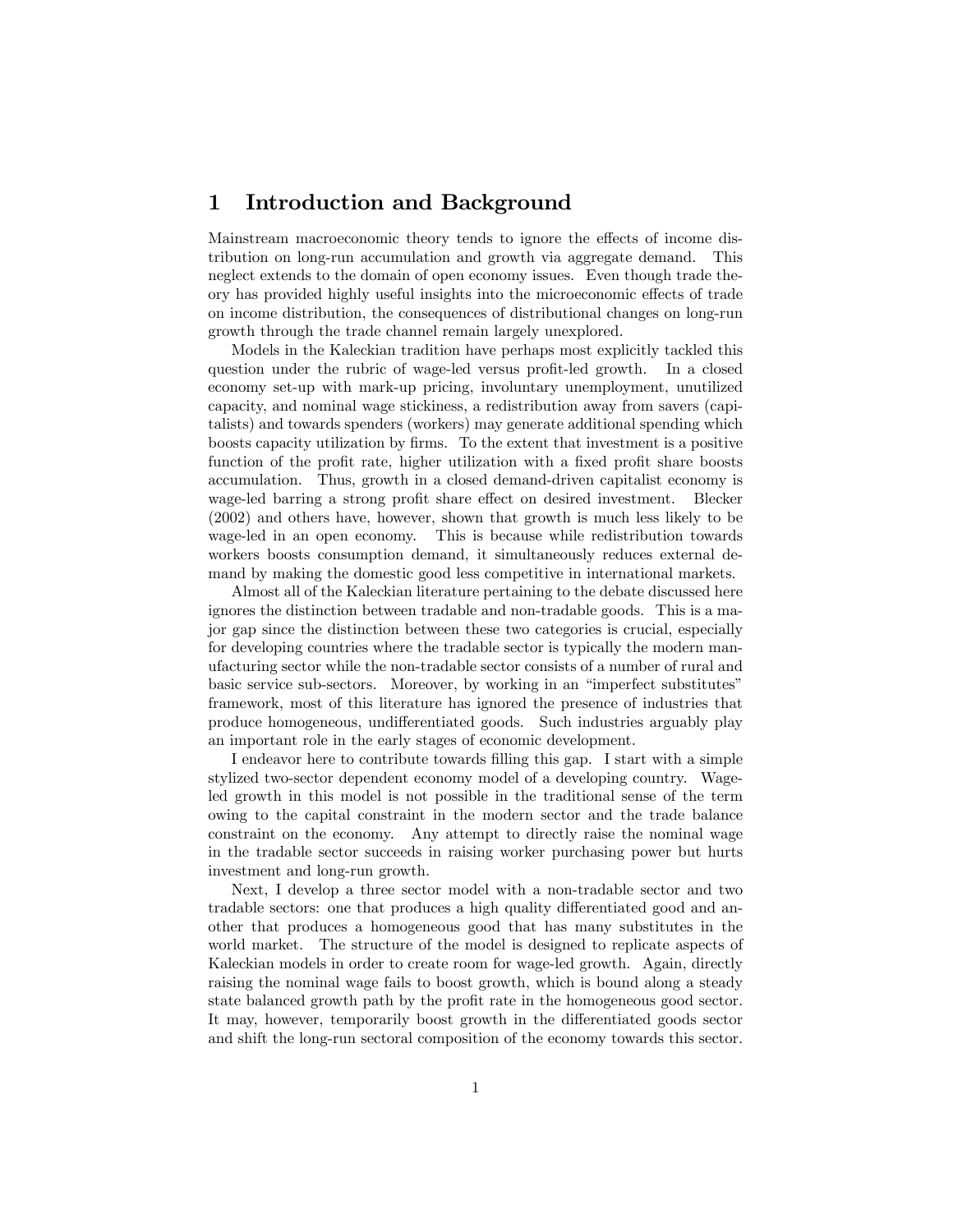Sustained accumulation and growth consistent with higher worker purchasing power would require a set of policies other than directly raising the nominal wage. In this sense, room for wage-led growth is non-existent.

In sum, this paper contributes to the existing literature in several ways. First, the incorporation of a traditional sector that uses labor and land only highlights the observation that international competition could render wage-led growth unfeasible while still leaving room for raising employment and income through such growth. It also gives rise to other channels outside of traditional neo-Kaleckian ones through which a higher worker share of national output could boost long-run growth. Second, introducing heterogeneity within the tradable sector yields the insight that the presence of a homogeneous goods sector severely constricts the prospects for wage-led growth in a developing economy. This finding, which arises from the fact that such a sector places a ceiling on the rate of accumulation across the entire tradable sector, is very different from the traditional neo-Kaleckian debate about constraints on wage-led growth that revolves around competitiveness issues in an imperfect substitutes framework. Finally, insofar as Southern countries tend to export higher quality differentiated goods to Northern countries while exporting lower-quality, more homogeneous goods to other Southern countries, an implication of our main Önding is that increasing South-South trade may narrow room for wage-led growth.

Given the centrality of the homogeneous goods sector to our analysis, a few comments may help place things in context. The assumption of a capitalconstrained developing economy is quite standard. However, one could imagine a capital-constrained South where, unlike our framework, the producers are not price takers. Indeed, structuralist models of North-South trade often posit a capital-constrained South and a demand-constrained North.<sup>1</sup> Macroeconomic adjustment in the South typically takes place through terms of trade changes. Such a set-up is more convincing, however, when the South as a whole is being analyzed rather than, as in our case, an individual developing economy that faces close substitutes for its goods produced by other developing economies.

The next section provides a brief overview of the relevant existing literature. Section 3 discusses prospects for wage-led growth in a simple two-sector dependent economy set-up. Section 4 then extends the discussion to a more comprehensive three good set-up. Section 5 discusses other possible implications of the results while section 6 concludes.

## 2 Brief literature review

Debates around the relationship between distribution and growth go back at least to the origins of classical economics. In recent times Kaleckian literature has given serious attention to the macroeconomic linkages between income distribution, demand, accumulation, and economic growth. While most of the post World War II models beginning with Steindl (1952), and including, among

 $\overline{^{1}$ See, for example, Dutt (2002) and chapter 10 of Taylor (1983).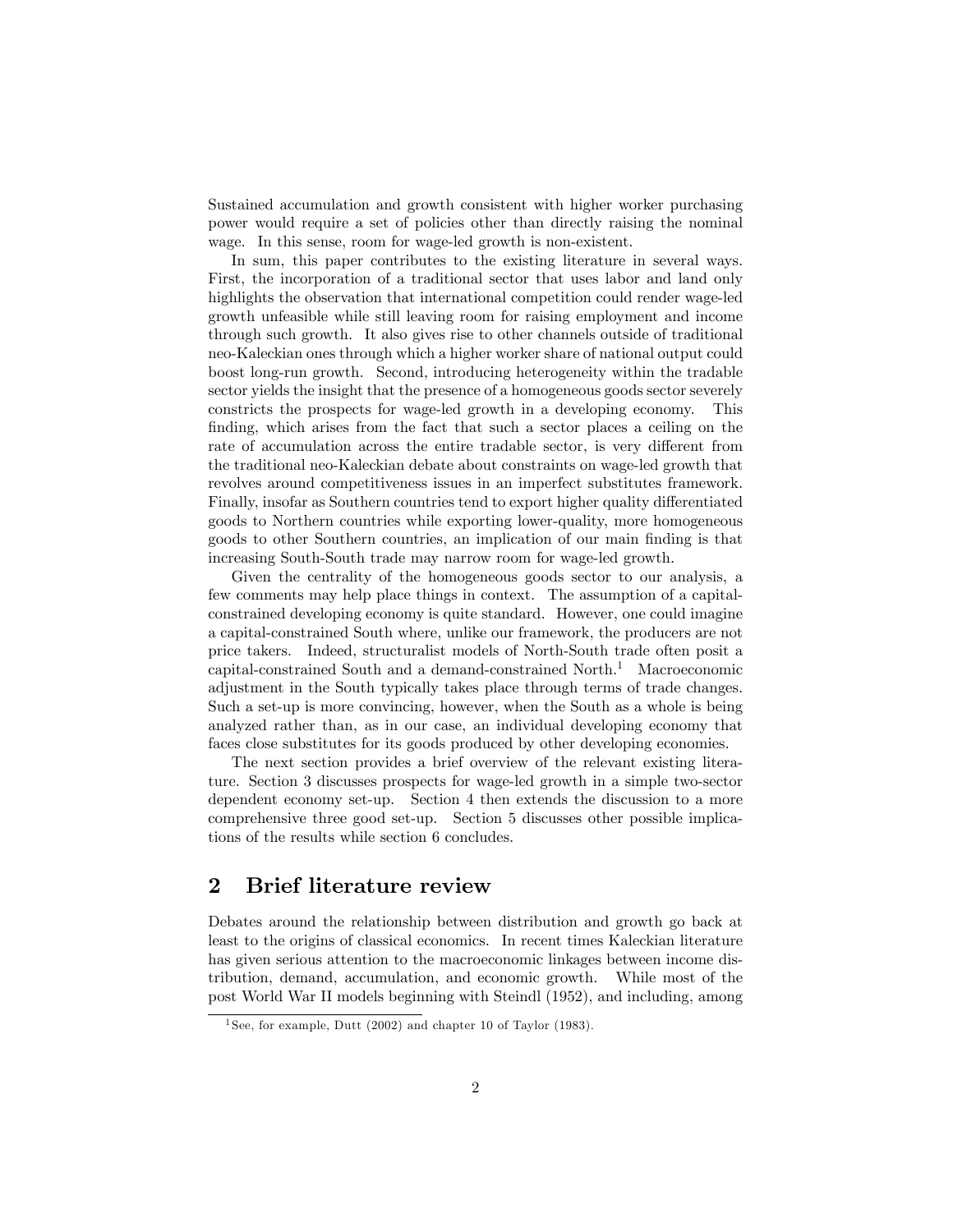others, Del Monte (1975), Taylor (1983), and Dutt (1984), had a strong stagnationist tilt, later work explored alternative scenarios. In particular, Marglin and Bhaduri (1988) and Bhaduri and Marglin (1990) raised the possibility of ìexhilarationismî with the help of a modiÖed investment function that specified the profit *share* as an argument instead of the profit rate to avoid a strong accelerator effect. An economy, in this scheme of things, can be stagnationist, whereby a redistribution towards wages boosts consumption demand sufficiently to boost aggregate demand and utilization, or it can be exhilarationist, whereby a redistribution reduces investment demand sufficiently to lower aggregate demand and utilization. If the increase in demand following re-distribution is strong enough, utilization rises adequately to dominate the negative direct effect of a lower profit share on investment. Wage-led capital accumulation and growth result. Conversely, growth is profit-led.

Bhaduri and Marglin (1990) also explored the implications of opening up the economy to trade in goods and services using an "imperfect substitutes" framework, i.e., the domestically produced good was assumed to be an imperfect substitute for the foreign-made good. Blecker (1989) investigated this in much more detail by introducing a flexible mark-up factor over average variable costs. Depending on the specification of the mark-up, any increase in the real wage is partially or fully passed through to the export price, making domestic goods less competitive internationally. This counters any positive effects on growth through increased utilization and investment. Thus, if the Marshall-Lerner condition is satisfied, room for stagnationism and wage-led growth narrows.<sup>2</sup> Even an economy that is wage-led in the absence of international trade can therefore turn into a into a profit-led one if a decline in real wages boosts international demand adequately to offset the fall in domestic absorption.<sup>3</sup>

While the earlier literature took income distribution as exogenously given, several recent contributions have modified this assumption. Using a "conflicting claims" set-up, Blecker (2011) shows that the same open economy could exhibit wage- or profit-led behavior depending on the source of shocks. A change in firm pricing power, for example, will have different implications than a change in labor's bargaining position. Cassetti (2012) further considers the conditions under which an economy that is wage-led in autarky is transformed into a profit-led one by international trade. He too incorporates a conflicting claims model of inflation, which introduces feedback from growth and employment into the distributive shares to highlight the importance of institutional factors. Although the paper does not impose a balanced trade condition in a fully specified dynamic framework, it does carry out thought experiments which explore the kinds of income policies that would boost growth while maintaining

<sup>&</sup>lt;sup>2</sup>It is worthwhile to note here that these results follow in the particular case where an increase in international competitiveness occurs through wage suppression. An alternative form of re-distribution that takes the form of a decline in the mark-up over costs generates different results.

 $3$ Arnim et al. (2014) show that, even if two large economies are profit-led, the world as a whole is likely to be wage-led. The intuition is straightforward. The world as a whole is a closed economy. Any increase in international competitiveness gained by one economy will be nullified by the corresponding decrease in the other economy.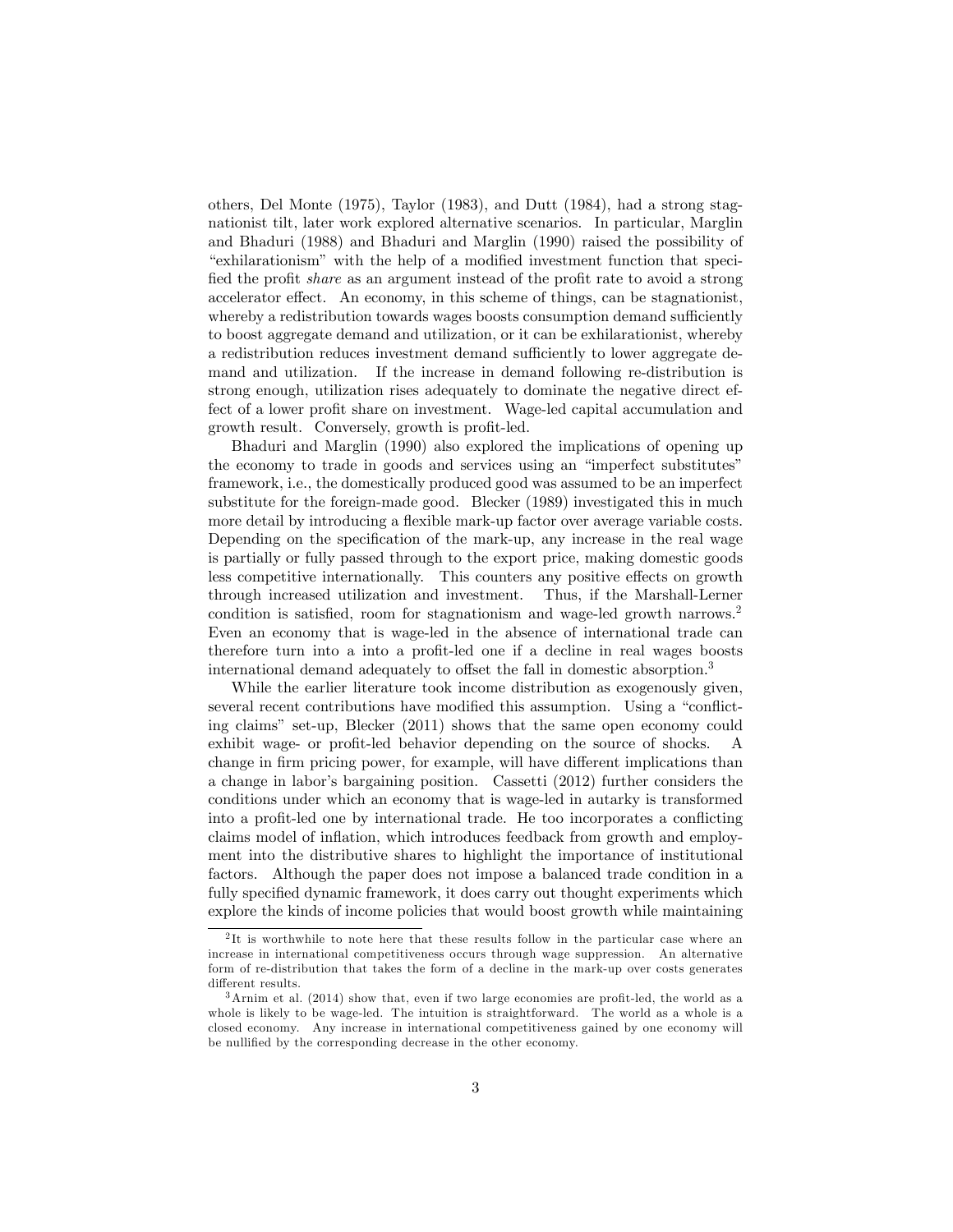trade balance. An interesting Önding that is reminiscent of Blecker (2011) is that while wage restraint may help a country grow under certain conditions, the same result could be obtained more effectively by restraining mark-ups.

Sasaki et al.  $(2013)$  incorporate the effects of wage bargaining in an open economy neo-Kaleckian model with conflicting claims inflation. Employing the familiar imperfect substitutes framework they demonstrate that, in addition to the demand regime, the effects of a change in the bargaining power on aggregate demand depend also on whether it is workers or capitalists that bear the burden of adjustment to international price competition. The domestic demand regime is not sufficient to identify the group whose increased bargaining power would have a positive impact on aggregate demand.

None of the literature cited above has incorporated a non-tradable sector. Much of the economic activity typically takes place in the non-tradable sector, which then influences the real exchange rate. Moreover, much of the tradable sector activity in developing economies involves the production of relatively simple, homogeneous goods with close, if not perfect, substitutes available in international markets. The present paper aims at exploring these issues.

## 3 A simple dependent economy framework

To facilitate reading, Table 1 provides summarized definitions of the key variables employed in the following analysis. Consider a low income economy with deep pockets of underemployment in the rural sector. The output of this sector  $(Y_N)$  is not traded on international markets due to various barriers such as quality, transportation costs, and lack of infrastructure. Production in this sector requires labor  $(L_N)$  and a fixed factor (land), and is subject to diminishing returns (as captured by the parameter  $\gamma$ ). Labor gets a constant proportion v of its marginal contribution that is determined by norms, institutions, etc.<sup>4</sup> The rents are captured by the owners of the fixed factor (i.e., the landlords). Using  $\omega_N$ , R, and A to represent the real wage (in terms of non-tradables), the rent share of output, and a technological constant,

$$
Y_N = AL_N^{\gamma}; \ \gamma \le 1 \tag{1}
$$

$$
\omega_N = \nu \gamma A L_N^{\gamma - 1} \tag{2}
$$

$$
R = 1 - \nu \gamma \tag{3}
$$

Domestic agents spend a proportion  $\lambda$  of their expenditure on non-tradable goods. Since the two goods are gross substitutes, this proportion is a negative

<sup>&</sup>lt;sup>4</sup>It is important to note here that none of the later results regarding steady state accumulation and growth depend on this assumption of diminishing returns, although modifying it will affect real wages and distribution in the non-tradable sector. The product  $\nu\gamma$  must be less than one to ensure a positive share of rents.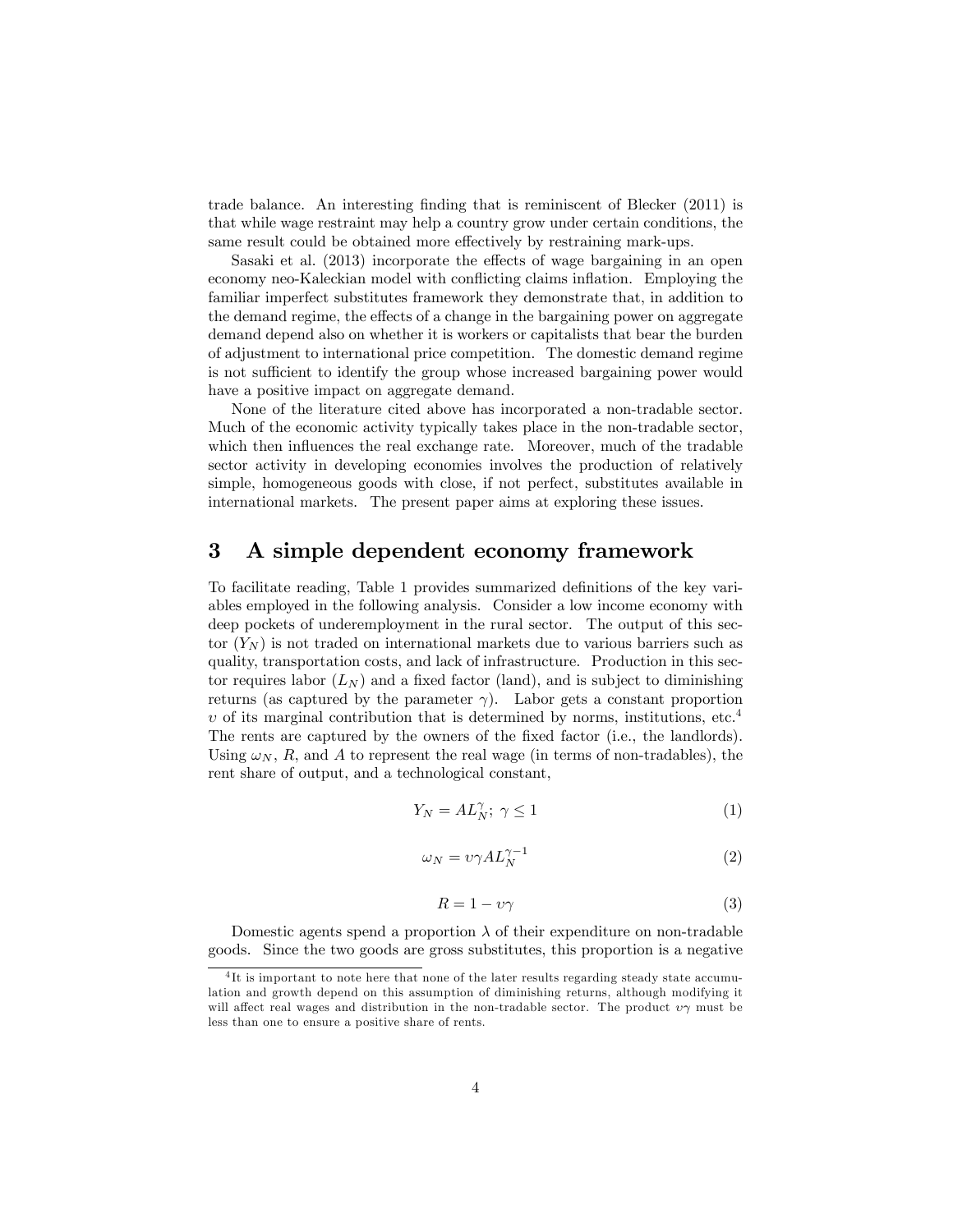Table 1: Definitions of key variables

| Variable              | Definition                                                                                      |
|-----------------------|-------------------------------------------------------------------------------------------------|
| $K_i, L_i$            | Stocks of capital and labor employed in sector $i (= D, H, N)$                                  |
| T B                   | Trade balance normalized by a capital stock                                                     |
| $C_i, Y_i$            | Consumption and output of good $i$ , respectively                                               |
| $I_i$                 | Investment in sector $i$                                                                        |
| R, v                  | Rental and wage shares of output in the non-tradable sector                                     |
| $\Pi_i$               | Profit share of output in sector $i$                                                            |
| $\bar{\omega}_i, r_i$ | Real product wage and profit rate in sector $i$ , respectively                                  |
| X                     | Exports                                                                                         |
| $\tilde{z}$           | World income Z normalized by $K_H$                                                              |
| $\boldsymbol{u}$      | The rate of capacity utilization                                                                |
| $k(=K_D/K_H)$         | The relative capital stock in the differentiated goods sector                                   |
| $\tau, s$             | The mark-up and saving rates, respectively                                                      |
| $p_i$                 | Price of good <i>i</i> relative to the price of the <i>H</i> -sector good $(P_H)$ in Section 4, |
|                       | and relative to the price of the tradable good in Section 3                                     |
| $a_i$                 | Unit labor coefficients in sector $i$                                                           |
| $\lambda$             | Share of domestic consumption expenditure devoted to non-tradables                              |
| $\psi$                | Share of tradable consumption devoted to the differentiated good                                |

function of the price of non-tradables relative to that of tradables, i.e., the real exchange rate,  $p_N$ .

$$
\lambda = \lambda(p_N); \ \lambda' < 0 \tag{4}
$$

The tradable sector of the economy uses labor  $(L_T)$  and an accumulable factor of production (capital), K. In line with traditional structuralist models for the South, the output of the sector is capital constrained.

$$
Y_T = \min\left\{\frac{L_T}{a}, \frac{K}{b}\right\} \tag{5}
$$

where  $a$  and  $b$  are technologically determined constants. The price of the tradable good,  $P_T$ , is internationally given, and wages are characterized by nominal rigidity.<sup>5</sup> In other words, given international terms of trade, the real product wage  $\bar{\omega}_T$  is constant, although flexible prices in the non-tradable sector mean that the real consumption wage in both sectors varies over time. In line with standard structuralist literature, capitalists and landlords are assumed to save a constant proportion s of their income.

The consumption of non-tradables  $C_N$  equals a proportion  $\lambda$  of total capitalist, landlord, and worker consumption:

<sup>5</sup> Some form of nominal rigidity is a logical pre-requisite for making wage-led growth possible. Here this could be justified by efficiency wage considerations or other factors such as unions in the modern sector of the economy.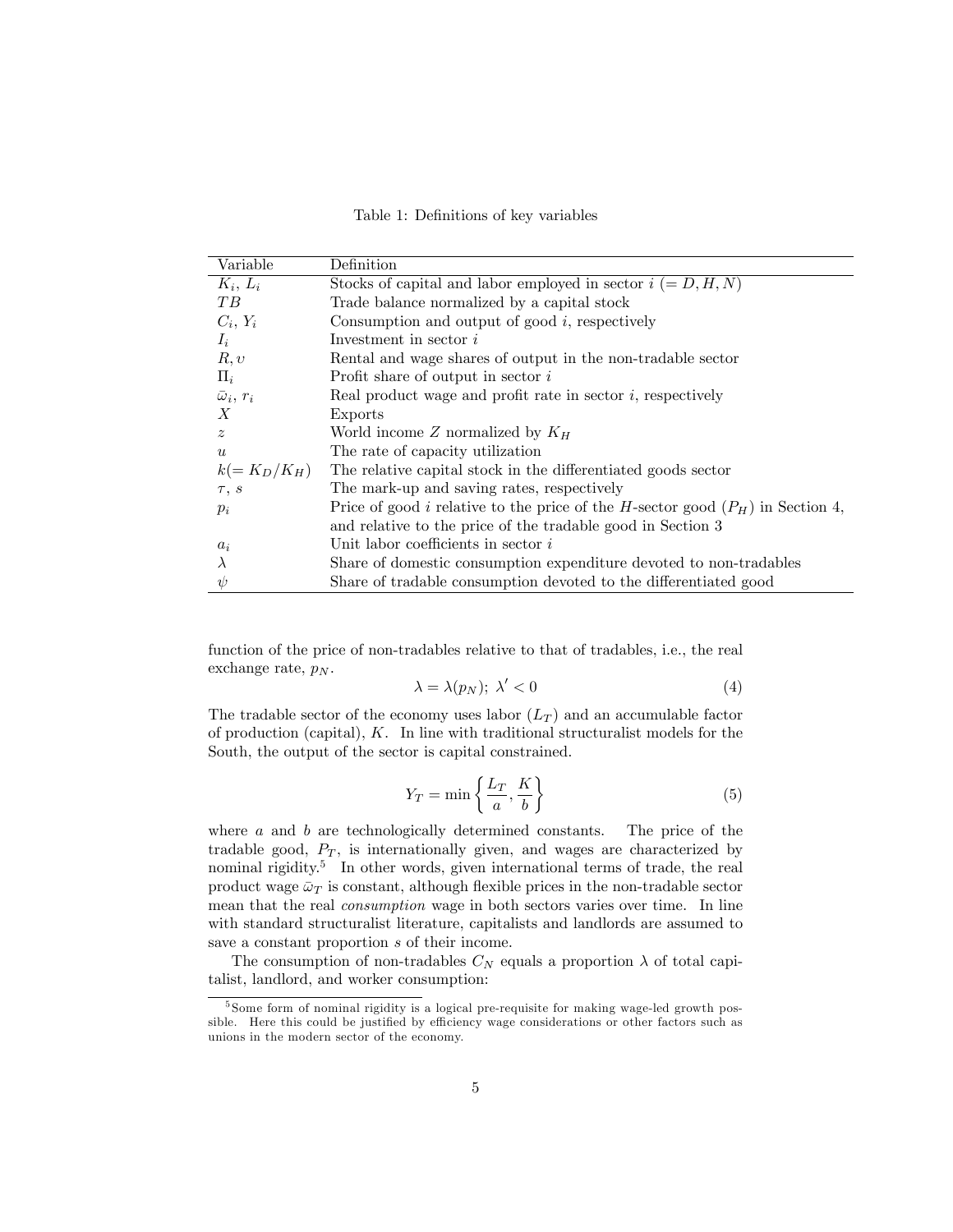$$
C_N = \lambda \left[ \omega_N L_N + (1 - s) R A L_N^{\gamma} + \frac{\bar{\omega}_T}{p_N} L_T + (1 - s) \frac{\Pi}{p_N} \frac{K}{b} \right]
$$
(6a)

where  $\Pi$  (=  $1 - \bar{\omega}_T a$ ) represents the share of profits in the tradable sector. The first two terms in the square brackets on the right hand side capture consumption by non-tradable sector workers and landlords, while the next two terms represent consumption by tradable sector agents. Employing eqs.  $(2), (3),$  and  $(5)$  allows us to consolidate the above expression.

$$
C_N = \lambda \left[ (1 - sR)AL_N^{\gamma} + \frac{(1 - s\Pi)K}{p_N} \right]
$$
 (6b)

We are now in a position to more closely explore the non-tradable sector. Output at any instant is determined by the amount of employment which is in turn ultimately determined by demand from the tradable sector. To see this, let's apply the N-sector equilibrium condition  $(Y_N = C_N)$  which, after substitution from eqs. (1) and (6b) yields,

$$
L_N = \left[\frac{1}{Ap_N} \frac{\lambda (1 - s\Pi)}{1 - \lambda (1 - sR)} \frac{K}{b}\right]^{\frac{1}{\gamma}} = \left[ (1 - s\Pi) \frac{\lambda \Lambda}{Ap_N} \frac{K}{b} \right]^{\frac{1}{\gamma}}
$$
(7)

In the short run, the distributional variables  $\Pi$  and  $R$  are exogenously determined. The real exchange rate is given in the short run, as is the capital stock. Employment in the non-tradable sector varies to maintain equilibrium. An expansion of the tradable sector (a rise in  $K$ ) or a decline in the saving rate expands employment in the non-tradable sector, and the strength of these effects is captured by the "multiplier" term  $\Lambda$   $\left[ = \frac{1}{1-\lambda(1-sR)} \right]$ i in the rightmost expression.<sup>6</sup> A redistribution of income towards workers in either sector  $-$  that is, a decline in  $\Pi$  or  $R$  – too expands non-tradable employment, thanks to the differential saving behavior between workers and capitalists.

An alternative measure of worker income in the traditional non-tradable sector of an economy featuring significant underemployment assumes that this sector is characterized by work sharing. The "shared" or average remuneration  $(\tilde{\omega}_N)$  is then given by total labor income divided by the number of workers not employed in the "modern" tradable sector. Thus,

$$
\tilde{\omega}_N = \frac{\omega_N L_N}{L - L_T} = (1 - s\Pi) \frac{\nu \gamma}{(L - L_T)} \frac{\lambda \Lambda}{p_N} \frac{K}{b} \le \omega_N \tag{8a}
$$

where L is the size of the labor force,<sup>7</sup>  $L_T$  is employment in the tradable sector, and we have substituted from eqs.  $(2)$  and  $(7)$ . The inequality on the righthand side arises from the fact that, owing to un(der)employment,  $L-L_T > L_N$ .

<sup>&</sup>lt;sup>6</sup>Note that, since s, R and  $\lambda$  are all less than one,  $\Lambda > 1$ . Note also that, since  $\lambda' < 0$ ,  $\Lambda$ is a negative function of the real exchange rate. Specifically,  $\partial \Lambda / \partial p_N = \lambda' (1 - sR) \Lambda^2 < 0$ .

<sup>7</sup> Thus L includes the sum of employment in the two sectors as well as the unemployed. The terms "unemployment" and/or "underemployment" are much less well-defined in a lowincome economy context. Employment in the modern tradable sector is constrained by the capital stock. Many workers who are unable to find a job there may either remain unemployed and wait, or work in the non-tradable sector, often sharing work with family members. These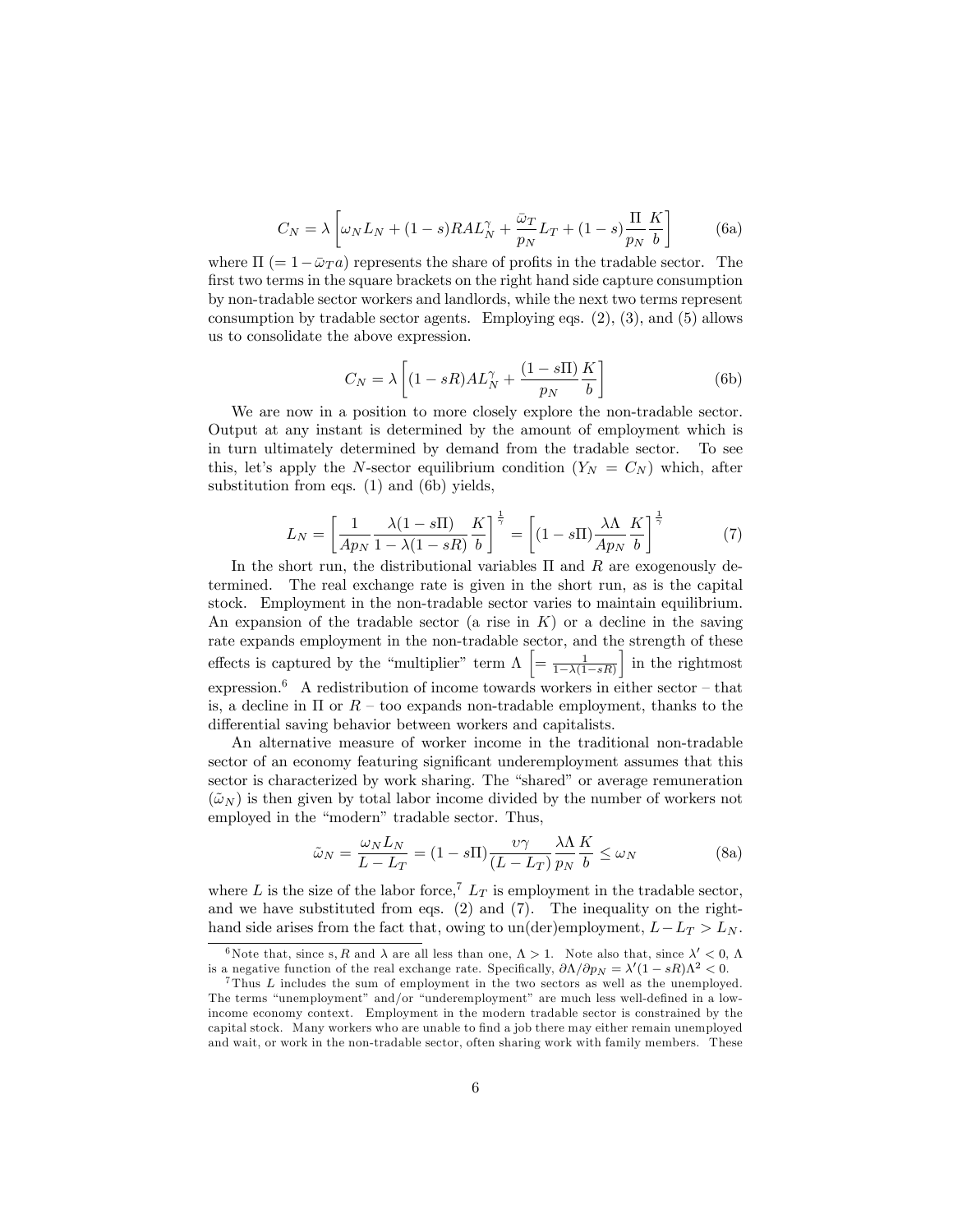Non-tradable worker income, by this measure, is positively correlated with the amount of capital employed in the tradable sector. To see this more clearly, let's substitute for  $L_T$  from equation (5) to derive:

$$
\tilde{\omega}_N = (1 - s\Pi) \frac{\upsilon \gamma}{(bL - aK)} \frac{\lambda \Lambda}{p_N} K \tag{8b}
$$

Thus, while an expanded tradable sector may, in the presence of diminishing returns, lower the real wage in the non-tradable sector, it has the opposite effect on the shared wage. Domestic consumption of the tradable good is specified analogously to that of non-tradables,

$$
C_T = (1 - \lambda) \left[ (1 - sR)p_N A L_N^{\gamma} + \bar{\omega}_T L_T + (1 - s) \Pi \frac{K}{b} \right]
$$

which, after substitution from eqs.  $(5)$  and  $(7)$  simplifies to:

$$
C_T = (1 - s\Pi)(1 - \lambda)\Lambda \frac{K}{b}
$$
\n(9)

It will be useful at this point to define the profit rate  $r$  (per unit of capital):

$$
r = \frac{P_T - W_T a}{P_K K} Y_T = \frac{1 - \bar{\omega}_T a}{bp_K} = \frac{\Pi}{bp_K}
$$
\n
$$
\tag{10}
$$

where  $p<sub>K</sub>$  is the price of capital goods relative to that of tradables (and  $P<sub>K</sub>$  is the corresponding nominal price). Our developing economy imports all investment goods at an internationally given price. With constant capacity utilization, investment,  $I_T$ , normalized by the capital stock, will generally be expected to vary positively with the profit rate. Ignoring capital depreciation,

$$
\frac{I_T}{K} = f(r) = f\left(\frac{\Pi}{bp_K}\right); \ f' > 0 \tag{11}
$$

Given equilibrium in the non-tradable sector, the macroeconomic equilibrium condition suffices to complete the model. Although it is reasonable to assume balanced trade over the long-run, it is equally plausible to expect deviations in the short run. I close the model by assuming that the trade balance  $(TB)$  soaks up any differences between income and expenditure.

$$
TB = \frac{Y_T}{K} - \frac{C_T}{K} - p_K \frac{I_T}{K}
$$

where the trade balance is normalized by the capital stock for convenience. Thus, substituting from equations (5), (9), and (11), yields:

features, of course, inspired the Harris-Todaro and Arthur Lewis frameworks.

The idea of a "shared" wage is introduced here to underline the fact that the welfare implications of an expansion in the tradable sector may be very different from those that one would derive from real wage movements in the presence of diminishing returns. It does not in any way affect our main results relating to capital accumulation. See Razmi et al. (2012) for a more detailed discussion.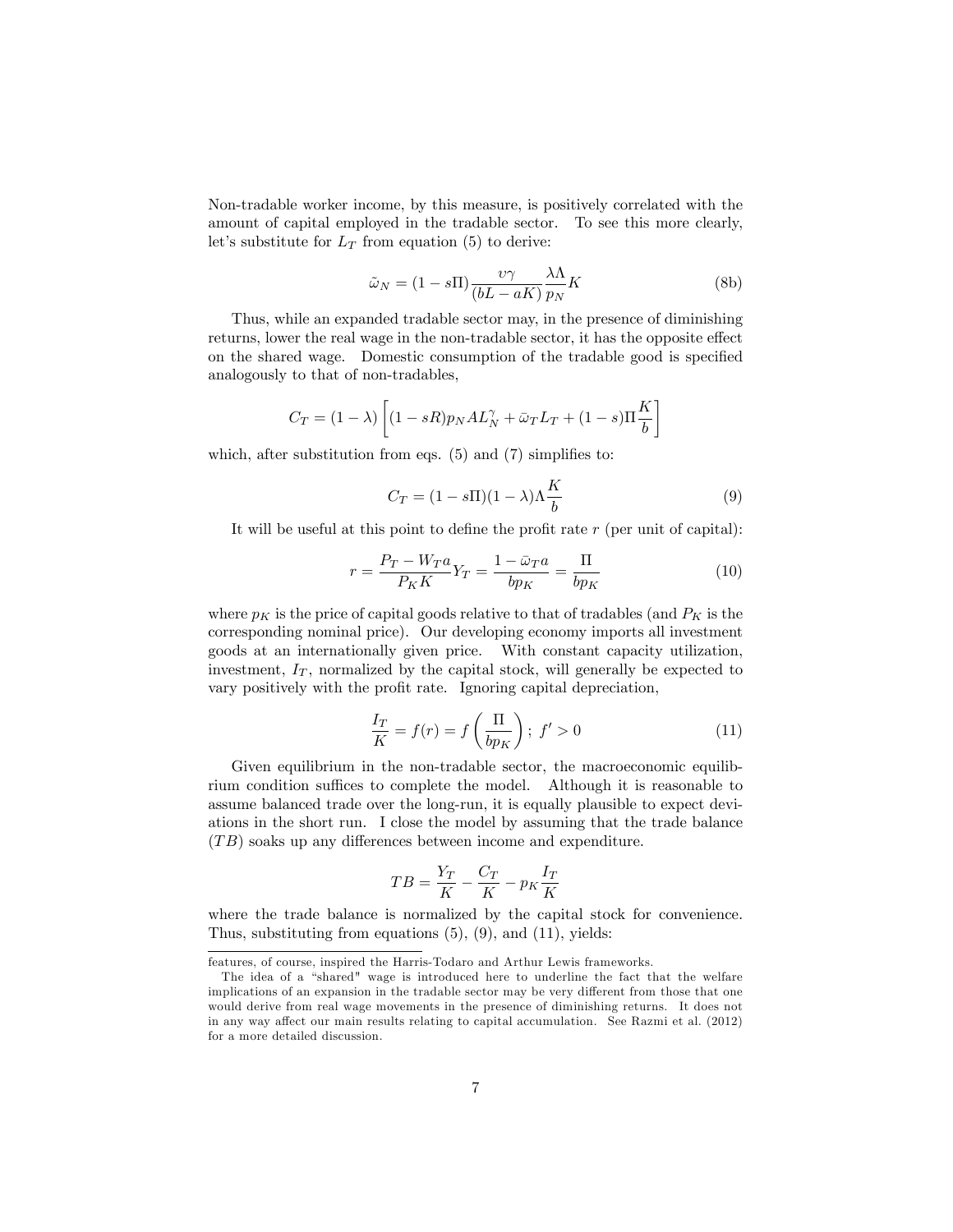$$
TB = \frac{s}{b} \left[ \lambda R + (1 - \lambda) \Pi \right] \Lambda - p_K f \left( \frac{\Pi}{bp_K} \right) \tag{12}
$$

Recall that the right hand side of equation (12) incorporates non-tradable sector clearing. The equation can be written in implicit form as:

$$
TB = TB(p_N; \bar{\omega}_T, s, v, p_K)
$$
\n<sup>(13)</sup>

where  $TB_{p_N}, TB_v < 0, TB_s > 0$ , and  $TB_{\bar{\omega}_T}, TB_{p_K} \geq 0$ . An available-onrequest appendix provides detailed expressions for these comparative statics. Here I limit the explanation to an intuitive level.

A real appreciation (i.e., a rise in  $p_N$ ) or a rise in the labor share of output in the non-tradable sector generate greater consumer spending on tradables. The trade balance deteriorates as a result  $(TB_{p_N} < 0)$ . An increase in the saving rate has the opposite effect. Increased wages in the tradable sector too increase such spending but also reduce investment, leaving the net impact on the trade balance ambiguous. Finally, the effect of a negative terms of trade shock (a rise in  $p_K$ ) is also ambiguous. On the one hand it lowers the profit rate and investment, which helps the trade balance, while on the other it raises the cost of investment spending per unit of investment, which hurts the trade balance. The profit rate elasticity of investment determines the net impact.

#### Long-Run Considerations

As mentioned earlier, it is reasonable to impose a trade balance constraint over the longer run, especially for a developing country. Suppose that the economy under consideration is limited by the availability of capital flows to a trade balance  $TB$  in the long-run. This could be zero or, more generally, a non-zero constant. What variable would plausibly adjust to satisfy this constraint. The real exchange rate  $p_N$ , which is sticky in the short-run, is an obvious candidate in our set-up. Using a carat or "hat" to denote the rate of growth allows us to write down the adjustment mechanism as follows:

$$
\hat{p}_N = j(TB - \overline{TB})
$$

or, from equation (13),

$$
\hat{p}_N = h(p_N; \bar{\omega}_T, s, v, p_K, \overline{TB}); \ h' > 0 \tag{14}
$$

where  $h_{p_N}, h_v, h_{\overline{TB}} < 0$ ,  $h_s > 0$  and  $h_{\bar{\omega}_T}, h_{p_K} \geq 0$ .<sup>8</sup> A real appreciation creates a trade deficit (excess demand for tradables). Therefore,  $p_N$  must follow a downward path to remove this excess demand through expenditure switching. Hence the negatively-sloped trajectory in Figure  $1<sup>9</sup>$  As shown in the Appendix at the end of this paper, the steady state is characterized by:

$$
\hat{C}_N = \hat{C}_T = \hat{Y}_T = \hat{Y}_N = \gamma \hat{L}_N = \hat{K}
$$
\n(15)

 $8$ These signs follow directly from the partials emerging from equation (13).

<sup>&</sup>lt;sup>9</sup> Specfically, the slope of the trajectory is given by,  $\frac{\partial \hat{p}_N}{\partial p_N} = h_{p_N} = j' \frac{\partial (TB)}{\partial p_N} < 0.$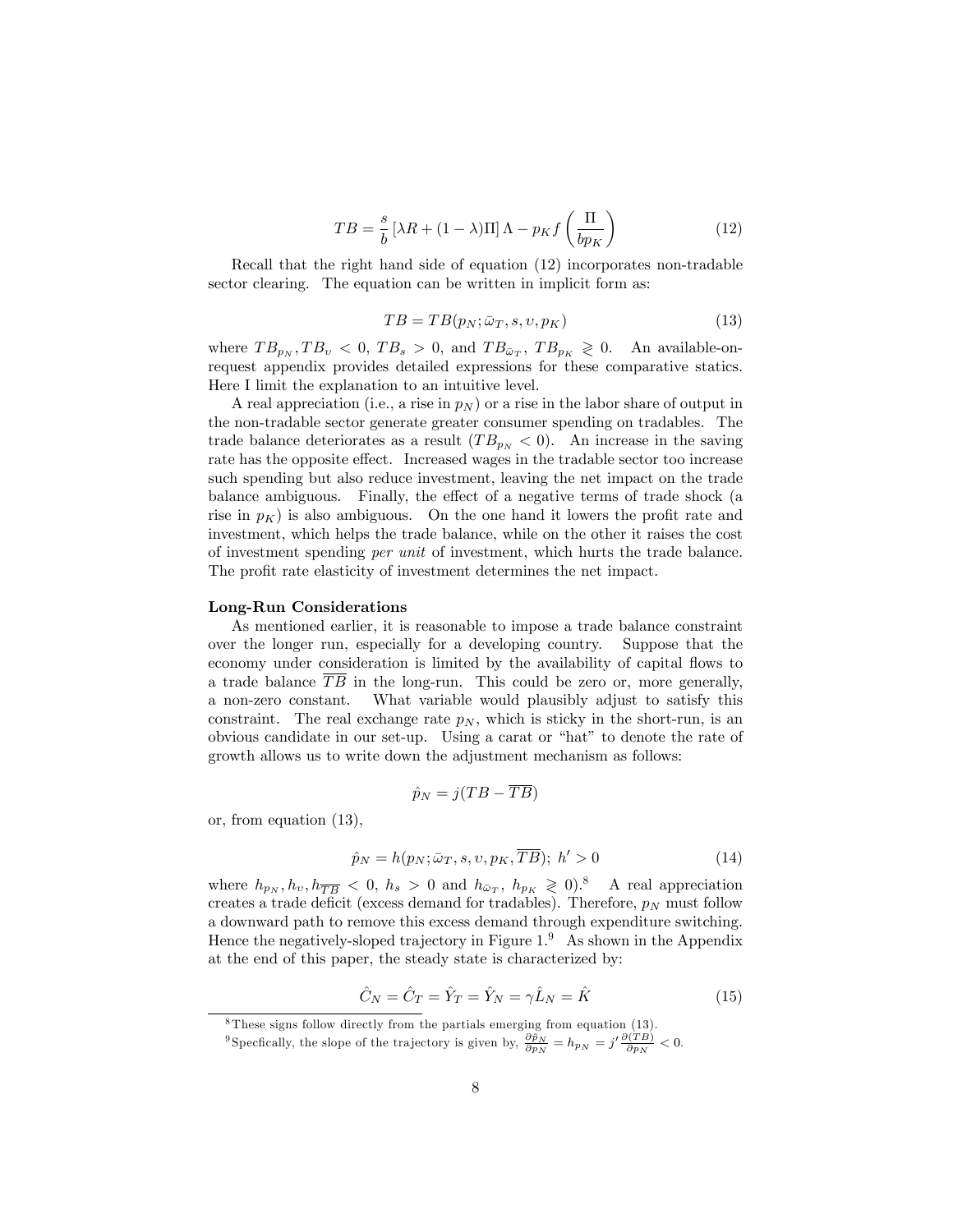In other words, the growth rates of output, consumption, and capital stock growth are identical. This is not surprising given the balanced trade constraint in the steady state.

To sum up, our short-run set-up specifies fixed relative prices, with employment  $L<sub>N</sub>$  adjusting in response to excess demand or supply in the non-tradable sector, and the trade balance  $TB$  absorbing imbalances at the macroeconomic level. The long-run steady state condition involves the real exchange rate adjusting to ensure a constant trade balance.

What are the prospects for wage-led growth in this economy? This is the question to which we now turn.

#### Wage-Led growth

The structure of wage-setting in the tradable sector allows us to explore the issue of wage-led growth in this simple set-up. Suppose policy makers take steps to raise the nominal wage in the tradable sector. Given the lack of pricing power, the immediate effect is to lower the profit rate. This has two effects on the trade balance. By reducing domestic savings, it hurts the trade balance. By reducing investment, it helps it. Which effect dominates determines the resulting behavior of the real exchange. Suppose the savings effect dominates. This is illustrated by the lower dotted trajectory in Figure 1. In this case, the economy jumps to  $E_2$  and immediately develops a trade deficit following the redistributive shock. A real depreciation (i.e., a fall in  $p<sub>N</sub>$ ) follows over time as the trade balance gradually adjusts. Alternatively, if investment is more sensitive to the profit rate than saving, then the economy initially jumps to point E1, develops a trade surplus, and a real appreciation follows.

Either way, equation (11) tells us that accumulation slows down and the new steady state rate of (capital stock and output) growth is, therefore, lower. The only difference is that when investment is weakly sensitive to the profit rate, the living standard for tradable sector workers rises thanks to the fall in  $p_N$ . The degree of steady state underemployment in the non-tradable sector may also decline in this case, if the switching of domestic expenditures toward non-tradables dominates the fall in demand due to tradable sector shrinkage.

In mathematical terms, the change in the steady state levels of our variables of interest can be derived from eqs. (11) and (14).

$$
\frac{dp_N}{d\bar{\omega}_T}\Big|_{\hat{p}_N=0} = -a \frac{f' - (1 - \lambda)s\Lambda}{\lambda'(1 - s\Pi)sR\Lambda^2} \lessgtr 0
$$

$$
\frac{d(I/K)}{d\bar{\omega}_T} = -\frac{a}{bp_K}f' < 0
$$

To sum up, the scope for wage-led growth in the traditional sense is nonexistent in our simple dependent economy, although policy actions aimed at boosting the modern sector wage may, by lowering the price of non-tradables, further raise living standards for tradable sector workers. The effect on nontradable sector employment is ambiguous, and so, therefore, is the effect on the non-tradable sector real wage.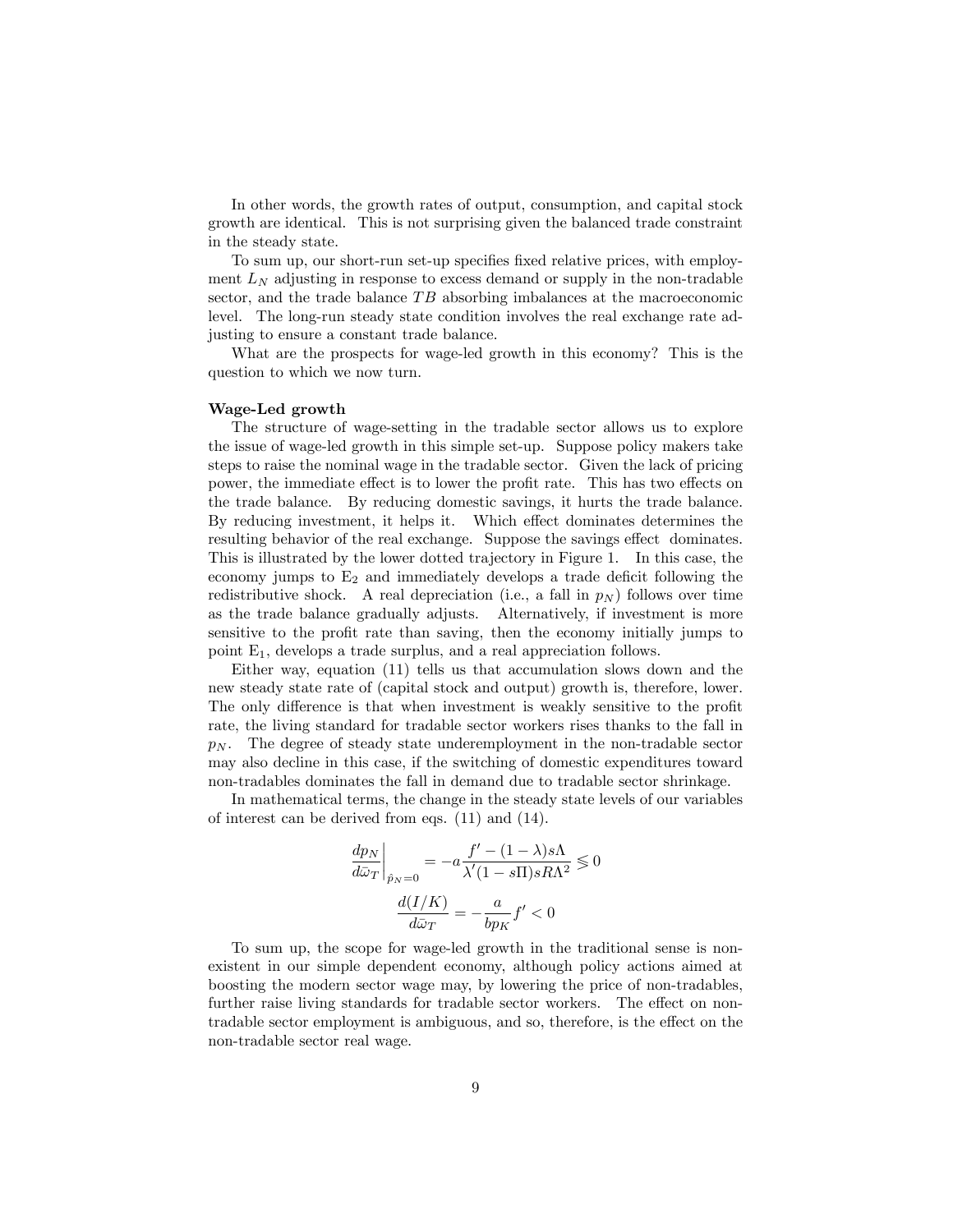

Figure 1: The dependent economy framework

In the absence of wage-led growth, could other policy actions raise real wages in the modern sector while simultaneously boosting long-run capital accumulation and growth? Raising the labor share of output in the non-tradable sector or lowering the saving rate generate real depreciations and raise the purchasing power of tradable sector workers. However, the steady state rates of accumulation, consumption, employment and output growth are unaffected.<sup>10</sup>

An option that does achieve both ends  $-$  that is, higher wages and faster growth – within our bare bones framework, is a decline in  $p<sub>K</sub>$  (i.e., a positive terms of trade shock ). By increasing the profit rate, such a shock boosts investment, which helps create a trade deficit. The valuation effect of the shock, on the other hand, works to improve the trade balance. If investment is sufficiently sensitive to the profit rate, a trade deficit coexists with increased investment along the transitional path and the end result is a depreciated real exchange rate. Real wages rise in terms of both goods and the economy experiences faster growth in the new steady state. This is a far cry from the standard wage-led growth story, however.

### 4 A 3-sector model

Next, consider a broader framework with three sectors. The non-tradable sector is similar to that in the previous section but, in order to accommodate heterogeneity in the nature of tradable goods, suppose that the tradable sector now consists of two sub-sectors. The homogeneous goods sector (or the H-

 $10$  See eqs. (11), (14), and (15).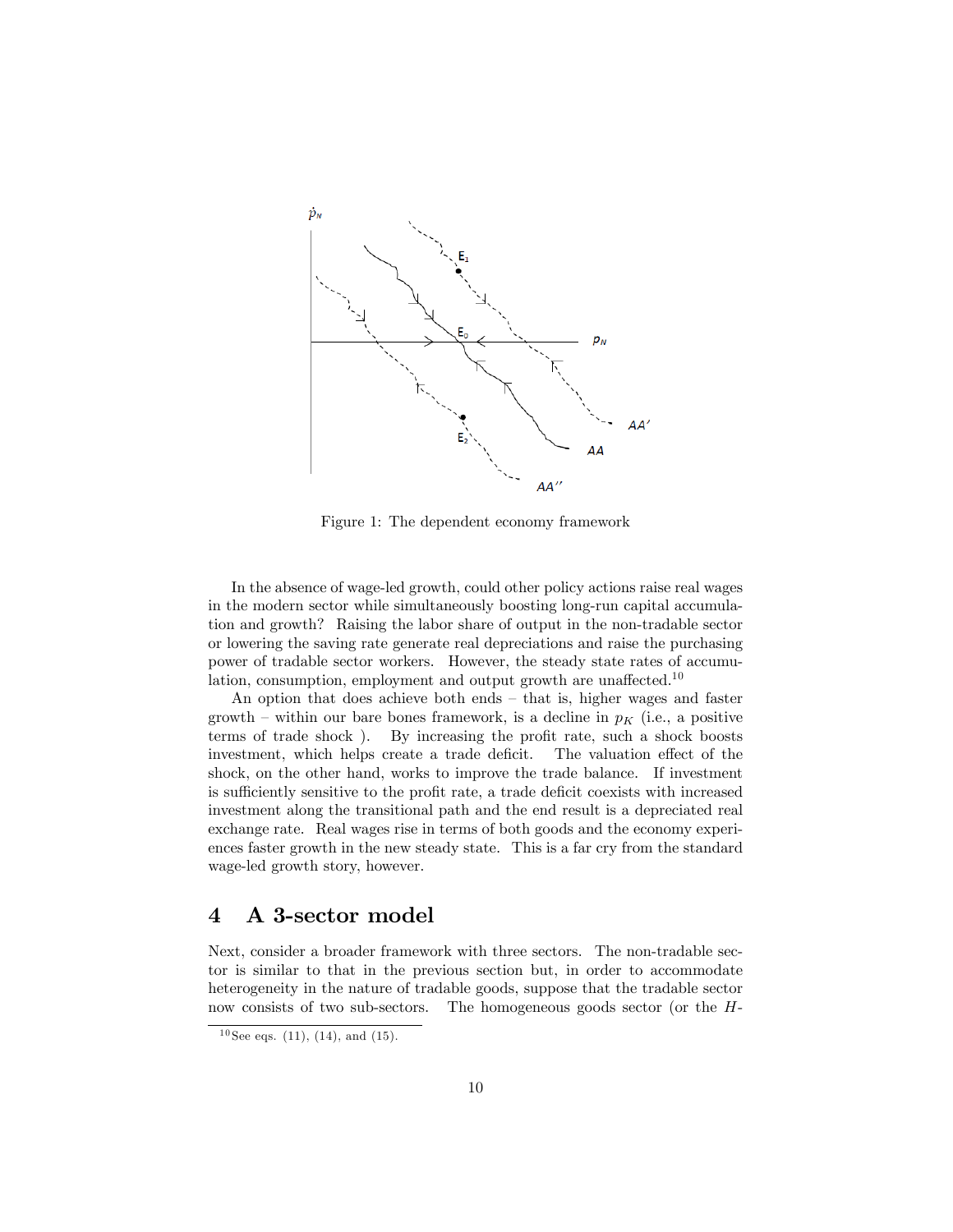sector), resembles the tradable sector from the last section in that it is a price taker and produces homogenous goods for domestic consumption and export. The differentiated goods sector (or  $D$ -sector), by contrast, produces a differentiated, high-quality  $\text{good}$ <sup>11</sup> mainly for export to high-income industrialized countries.<sup>12</sup> Producers in this sector have some pricing power, thanks to the differentiated nature of their product. This creates a standard Kaleckian structure with the rate of capacity utilization  $u_D = Y_D/K_D$ ) adjusting in response to excess demand or supply. In other words, aggregate demand now steps in as a determinant of output and profitability in the tradable sector.

Turning now to the formal set-up, the high quality good would be expected to grant greater room for price-setting by firms. Assuming a constant mark-up  $\tau$  over variable costs, in line with the Kaleckian tradition,<sup>13</sup> the price of the D-sector good is given by:

$$
P_D = (1 + \tau)W_D a_D
$$

Or, expressing relative prices in terms of the H-sector good (e.g.,  $p_D =$  $P_D/P_H$ ), and once again taking the tradable sector real product wages as given,

$$
p_D = (1 + \tau)\bar{\omega}_D a_D \tag{16}
$$

With the rate of utilization adjusting, the profit rate,  $r_D$ , is given by,

$$
r_D = \frac{P_D - W_D a_D}{P_K K_D} Y_D = \frac{(1 - \bar{\omega}_D a_D) p_D u_D}{p_K} = \frac{\Pi_D p_D u_D}{p_K} \tag{17}
$$

The  $H$ -sector resembles the  $T$ -sector in the previous section. Again, I specify a fixed coefficient production function for a capital constrained sector:

$$
Y_H = \min\left\{\frac{L_H}{a_H}, \frac{K_H}{b_H}\right\} \tag{18}
$$

The profit rate in the  $H$ -sector closely resembles that for the tradable sector in the previous section.<sup>14</sup>

 $11$ The quality differentiation here is in the vertical dimension. Vertically differentiated goods are different in terms of quality, so that consumers would prefer one over the others if they were sold at the same price.

 $12$  Think here, for example, of Colombia which exports most of its high quality brand name coffee to industrialized countries while directing lower quality varieties towards domestic markets (and also importing lower quality coffee from Peru). One could also think of major garment-exporting developing countries that target international markets for higher quality products while selling the more homogeneous lower quality garments domestically or in other developing countries. See also the references cited in footnote 22.

<sup>&</sup>lt;sup>13</sup>In theory, one would expect to see a positive relationship between quality and the markup factor. This is because higher quality goods would presumably have fewer substitutes, reducing the price elasticity of demand for these goods.

<sup>&</sup>lt;sup>14</sup> Notice that we are assuming that wages do not equalize between the two tradable sectors. I make this assumption here in order to enable us to think separately about wage increases in the two sectors. In the context of our main theme, this has the effect also of creating room for wage-led growth since a wage rise in the D-sector would impact exports negatively in the absence of such an assumption. The assumption also has theoretical and empirical backing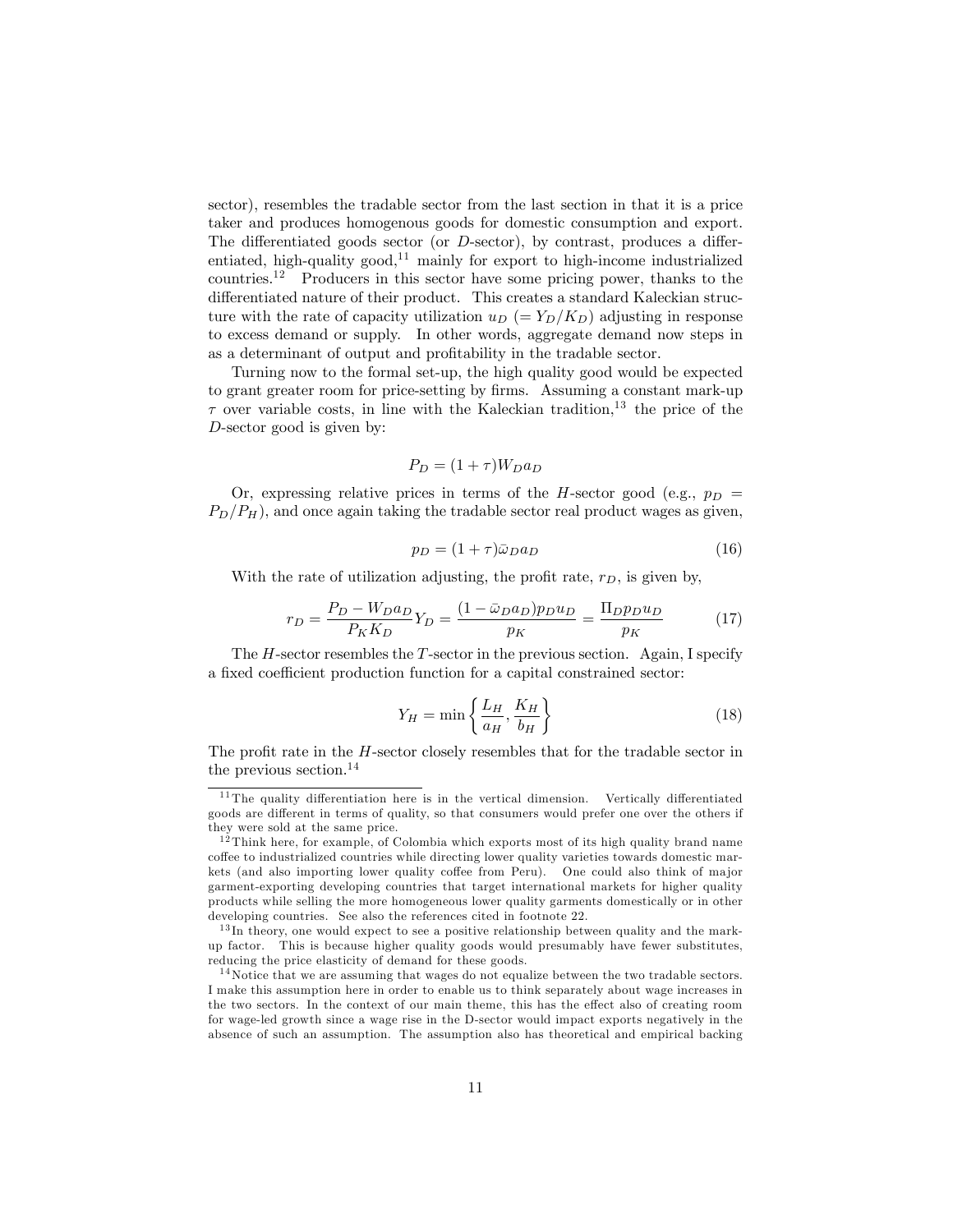$$
r_H = \frac{1 - \bar{\omega}_H a_H}{b_H p_K} = \frac{\Pi_H}{b_H p_K} \tag{19}
$$

Again, it will be convenient to first describe the properties of equilibrium in the non-tradable  $(N)$  sector. As in the previous section, consumers devote a proportion  $\lambda$  of their spending to non-tradables. The rest is divided up between the two tradable goods, with a proportion  $\psi$  spent on the H-good. The consumption of the non-tradable good can then be expressed as follows:

$$
C_N = \lambda \left[ (1 - sR)AL_N^{\gamma} + \frac{(1 - s\Pi_H)K_H}{p_N} + \frac{(1 - s\Pi_D)}{p_N} p_D u_D K_D \right] \tag{20}
$$

Applying the N-sector equilibrium condition  $(Y_N = C_N)$  yields, after substituting from equations (1), (2), (3), and (5), and normalizing by  $K_H$ :

$$
\frac{p_N A L_N^{\gamma}}{K_H} = \lambda \Lambda \left[ \frac{(1 - s \Pi)}{b_H} + (1 - s \Pi_D) p_D u_D k \right]
$$
 (21)

where  $k(= K_D/K_H)$  is the relative capital stock in the D-sector,  $\Lambda$  is the multiplier term from the previous section and, again,  $\partial \Lambda / \partial p_N < 0$ . Reminiscent of Section 3, an increase in output in either of the tradable sectors raises employment in the non-tradable sector, and if  $\gamma < 1$  (diminishing returns), reduces the real wage while raising the shared wage.<sup>15</sup> A re-distribution in either tradable sector towards wages too has the same effect. Employment in the non-tradable sector is demand-driven and wage-led in the present framework.

Let's turn now to the  $D$ -sector. Given the differentiated nature of the product, exports  $(X_D)$  are a function of the price of domestic goods relative to the international good (which is, without loss of generality, taken to be  $p<sub>K</sub>$ , i.e., the same as the price of the imported investment good). The standard imperfect substitutes export equation can be written as:

$$
X_D = \frac{Z}{p_K} \left(\frac{p_K}{p_D}\right)^{\beta}; \ \beta \geqslant 1 \tag{22}
$$

where  $Z$  is world income. Domestic consumption of the  $D$ -good can be defined analogously to equation (20).

$$
\tilde{\omega}_N = \frac{\omega_N L_N}{L - L_T} = \frac{(1 - s\Pi) + b_H(1 - s\Pi_D)p_D u_D K_D}{b_H L - aK_H - b_H(1 - s\Pi_D)a_D u_D K_D} \frac{\lambda \Lambda}{p_N}
$$

from the heterogenous firm literature. Firms exporting to developed countries tend to be more productive and pay higher wages. See, for example, Verhoogen (2008) for the case of Mexico. I should stress, however, that as discussed later, relaxing this assumption only serves to weaken the case for wage-led growth in our context.

 $15$  The shared wage in this case is given by: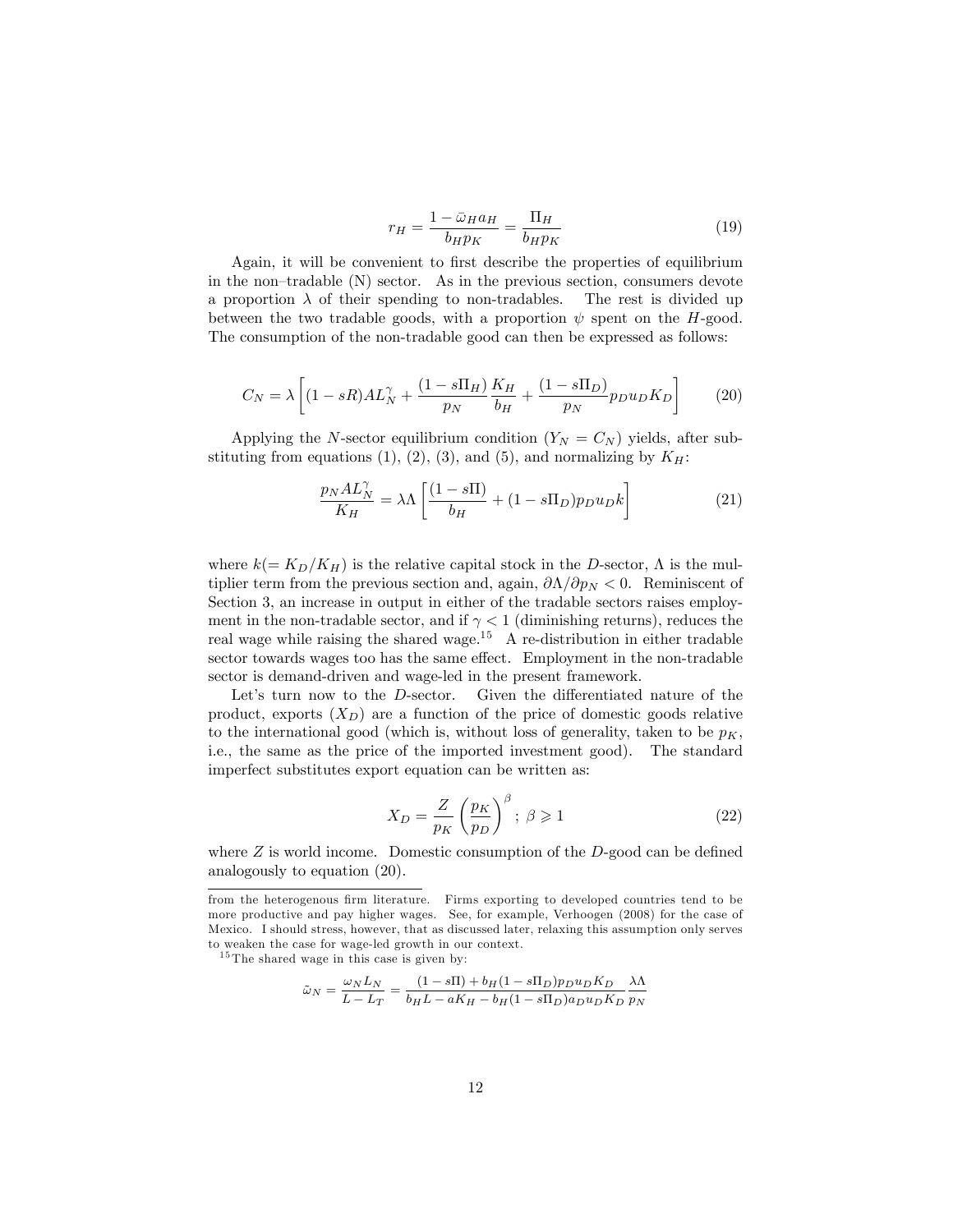$$
\frac{p_D C_D}{K_H} = (1 - \lambda)(1 - \psi) \left[ (1 - sR)\frac{p_N A L_N^{\gamma}}{K_H} + \frac{(1 - s\Pi_H)}{p_N} \frac{1}{b_H} + (1 - s\Pi_D)p_D u_D k \right] \tag{23}
$$

Equilibrium in the D-sector then implies that:

$$
u_D k = \frac{C_D}{K_H} + \frac{X_D}{K_H} \tag{24}
$$

where all the quantity variables are normalized by the capital stock in the  $H$ sector,  $K_H$ . The first and second terms on the right hand side capture external and domestic demand, respectively. Substituting from eqs. (21), (22), and (23) suffices to derive the  $D$ -sector equilibrium condition.

$$
p_D u_D k = \frac{(1 - \lambda)(1 - \psi)\frac{(1 - s\Pi_H)}{b_H} + z\left(\frac{p_K}{p_D}\right)^{\beta - 1}}{1 - (1 - \lambda)(1 - \psi)(1 - s\Pi_D)\Lambda}
$$
(25a)

where  $z = Z/K_H$ . An increase in the relative capital stock in the D-sector lowers utilization for a given level of demand. A decline in the saving rate has the opposite effect. Distribution of income away from  $H$ -sector capitalists and towards  $H$ -sector workers increases capacity utilization without affecting exports. This latter implication follows from the fact that wages in the two tradable sectors are unrelated to each other so that a rise in  $\bar{\omega}_H$  leaves exports unaffected. Although obviously extreme, this feature of the model helps stack the set-up in favor of wage-led growth since wage increases in the  $H$ -sector have no affect in this case on competitiveness. Redistribution toward profits in the  $D$ -sector, on the other hand, impacts exports negatively, and has effects broadly similar to those discussed by Blecker  $(2002).^{16}$ 

The specification of the domestic consumption of the  $H$ -sector good follows from the behavioral specifications:

$$
C_H = (1 - \lambda) \psi \left[ (1 - sR) p_N A L_N^{\gamma} + (1 - s\Pi_D) p_D u_D K_D + (1 - s\Pi_H) \frac{K_H}{b_H} \right]
$$

so that, substituting from equation (21), and again normalizing by  $K_H$ :

$$
\frac{C_H}{K_H} = (1 - \lambda)\Lambda \psi \left[ \frac{(1 - s\Pi_H)}{b_H} + (1 - s\Pi_D)p_D u_D k \right]
$$
(26)

The terms in the square brackets on the right hand side capture tradable sector spending on the H-good, while the term  $(1 - \lambda)\Lambda$  captures the effect of demand originating from the non-tradable sector. Recall that spending by

 $16$  Recall from our earlier discussion in Section 1 that the prospects of wage-led growth in a traditional Kaleckian open economy are relatively limited precisely because wage growth hurts competitiveness and exports. By de-linking the two wages, we eliminate this channel inhibiting wage-led growth. More on this below.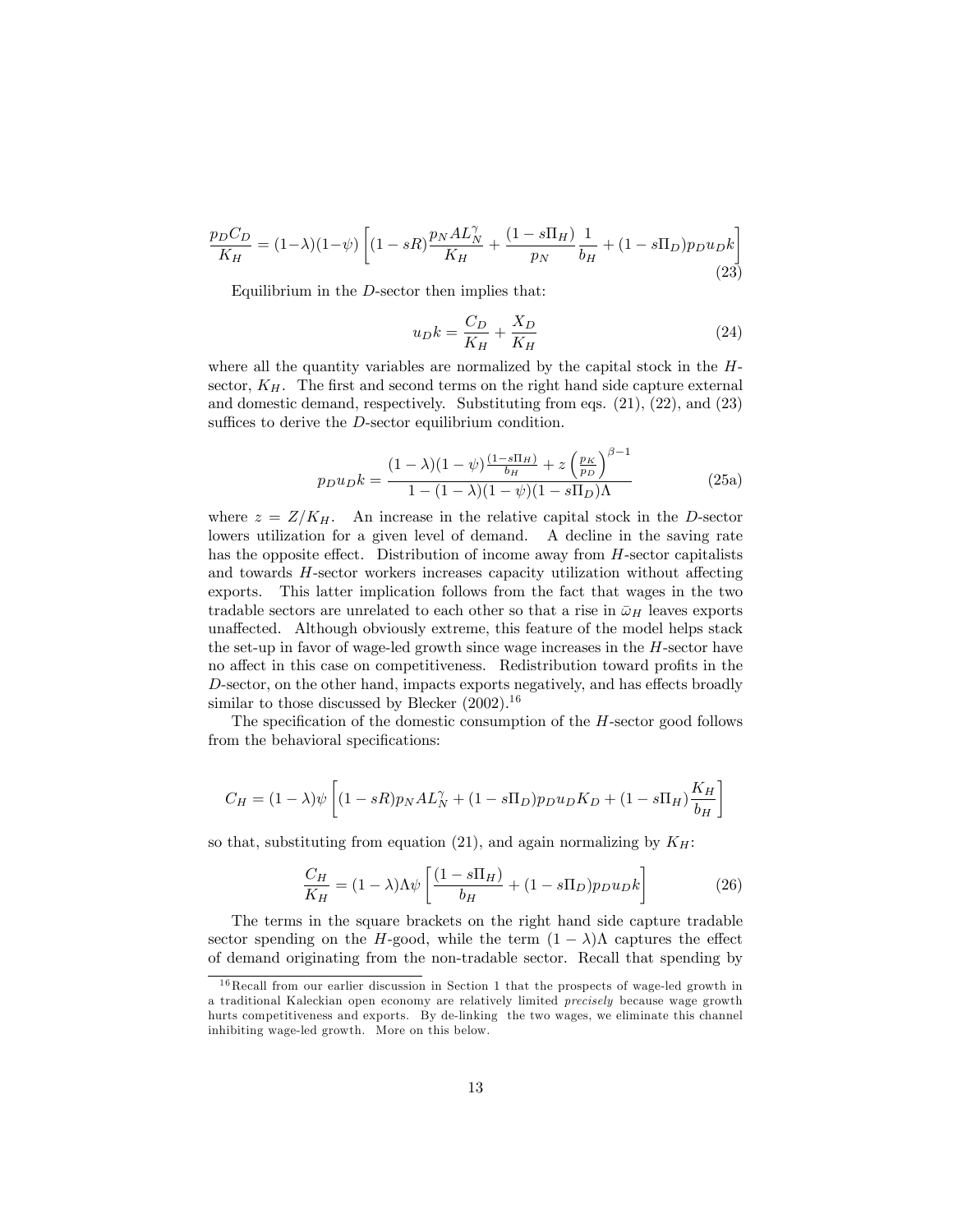T-sector agents affects total spending both directly and indirectly through increased N-sector income.

Finally, let's specify investment functions similar to the one in Section 3. For simplicity I assume linear homogeneous forms and ignore capital depreciation.

$$
\frac{I_D}{K_D} = \alpha(r_D) = \alpha \left(\frac{\Pi_D p_D u_D}{p_K}\right); \ \alpha > 0 \tag{27}
$$

$$
\frac{I_H}{K_H} = \delta(r_H) = \delta\left(\frac{\Pi_H}{b_H p_K}\right) = \delta\left(\frac{\Pi_H}{b_H p_K}\right); \ \delta > 0 \tag{28}
$$

We are now ready to write down the macroeconomic equilibrium condition. Once again normalizing all variables, this time by  $P_H K_H$ , yields, after substituting in the N-sector equilibrium condition:

$$
TB = \frac{Y_H}{K_H} - \frac{C_H}{K_H} + \frac{p_D X_D}{K_H} - \frac{p_K I_H}{K_H} - \frac{p_K I_D}{K_H}
$$

or, after substitutions from eqs.  $(18)$ ,  $(22)$ ,  $(26)$ ,  $(27)$  and  $(28)$  and considerable manipulation:

$$
TB = \frac{1}{b_H} \left[ 1 - (1 - \lambda)\Lambda \psi (1 - s\Pi_H) - \delta \Pi_H \right] -
$$

$$
\left[ (1 - \lambda)\Lambda \psi (1 - s\Pi_D) + \alpha \Pi_D \right] p_D u_D k + z \left( \frac{p_K}{p_D} \right)^{\beta - 1} \tag{29}
$$

The expression above warrants a closer look at the right hand side. The first line captures the positive effect of higher  $H$ -sector output  $-$  net of investment and increased expenditure  $-$  on the trade balance. The second line captures two effects:  $(1)$  the negative one of increased  $D$ -sector utilization, and hence spending and investment, and (2) the positive one of increased exports of the differentiated good.

Equations (25a) and (29) constitute a system of two equations in  $TB$  and  $u_D$ , which together ensure D-sector and macroeconomic equilibrium, with N-sector clearing incorporated. Walras's law ensures clearing of the  $H$ -good market.<sup>17</sup>

$$
Y_N = C_N \tag{A}
$$

$$
Y_H = C_H + N X_H \tag{B}
$$

$$
Y_D = C_D + X_D \tag{C}
$$

 $Y = p_N Y_N + Y_H + p_D Y_D$ 

$$
= p_N C_N + C_H + p_D C_D + p_K (I_H + I_D) + N X_H + p_D X_D - p_K (I_H + I_D)
$$

 $= p_N C_N + C_H + p_D C_D + p_K (I_H + I_D) + TB$  (D)

 $17$  To keep the big picture in mind, there are four underlying equilibrium conditions:  $N$ -sector clearing, H-sector clearing, D-sector clearing, and macroeconomic equilibrium, respectively.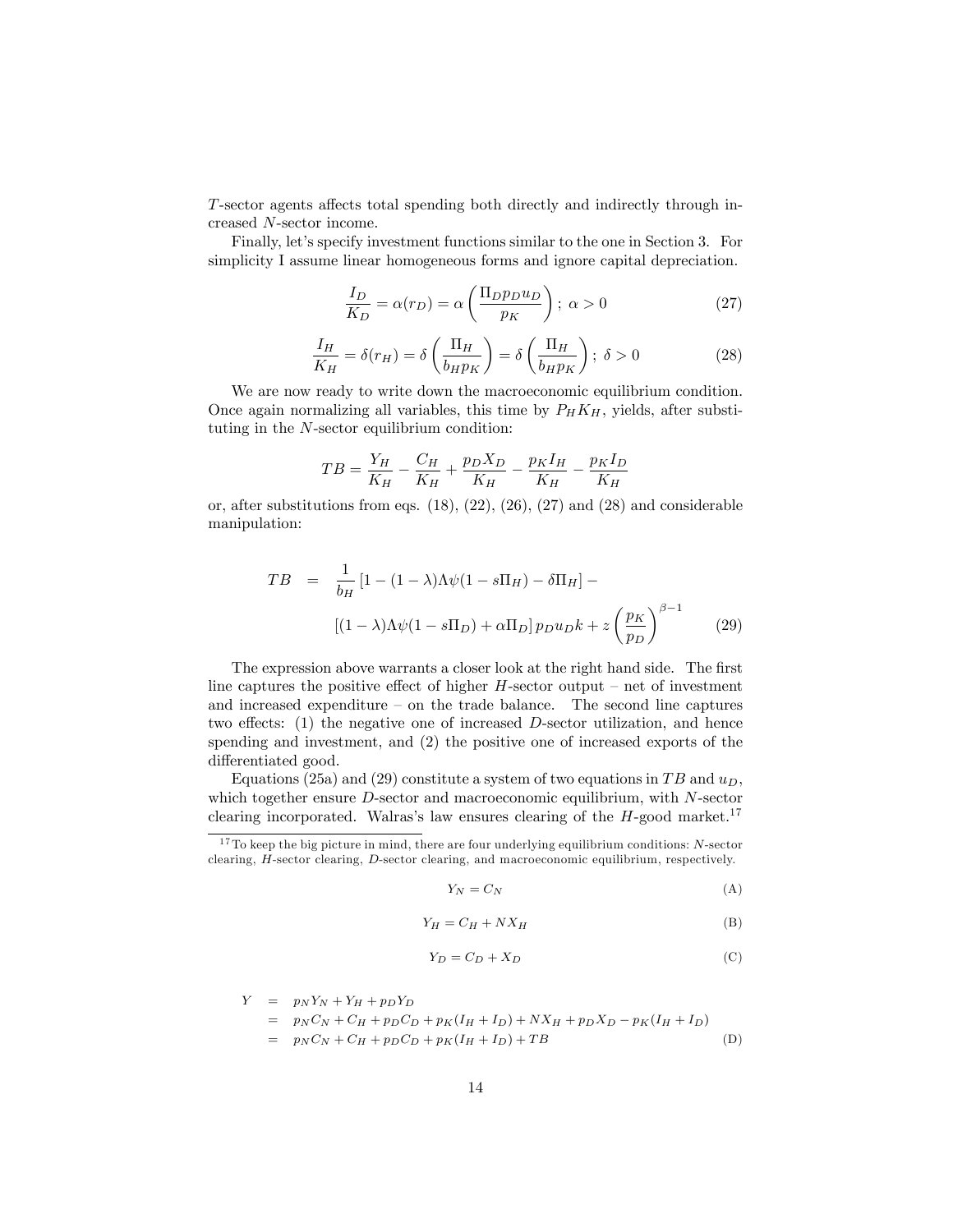The real exchange rate and relative capital stock evolve over time, as described later. Written in implicit form, the system becomes:

$$
D(k, p_N; \bar{\omega}_H) = 0 = p_D u_D k - \frac{(1 - \lambda)(1 - \psi)\frac{(1 - s\Pi_H)}{b_H} + (\frac{p_K}{p_D})^{\beta - 1} z}{1 - (1 - \lambda)(1 - \psi)(1 - s\Pi_D)\Lambda}
$$
(30a)

$$
T(k, p_N; \bar{\omega}_H) = 0 = TB - \frac{1}{b_H} \left[ 1 - (1 - \lambda) \Lambda \psi (1 - s \Pi_H) - \delta \Pi_H \right] +
$$

$$
\left[ (1 - \lambda) \Lambda \psi (1 - s \Pi_D) + \alpha \Pi_D \right] p_D u_D k - z \left( \frac{p_K}{p_D} \right)^{\beta - 1} (30b)
$$

The results for the first two comparative static exercises (involving  $k$  and  $p_N$  based on this system are straightforward. Changes in relative capital stocks have no effect on the trade balance. A real appreciation (rise in the relative price of non-tradables) switches domestic demand toward tradables, increases utilization, and generates a trade deficit.

The effect of a wage rise in the  $H$ -sector, our main thought experiment of interest, is a bit more involved, and Figure 2 may help guide intuition. The D-curve is based on equation  $(30a)$ , and represents the locus of points along which both the  $N$ -sector and the  $D$ -sector are in equilibrium. It is vertical because that equation imposes no constraint on the trade balance for any given rate of utilization. The TT-curve, which represents equation (30b) shows the locus of points along which trade is balanced. It is downward-sloping since higher capacity utilization induces a trade deficit. Now, a wage rise in the  $H$ sector raises consumption of both tradable goods and increases utilization in the D-sector while reducing profitability and investment in the  $H$ -sector. Except for the last effect (i.e., the decline in investment), all the other effects tend to reduce the trade balance. I will assume, therefore, that a trade deficit is created, although our main result about steady state growth is independent of this sign. In graphical terms the higher spending resulting from re-distribution away from savers means that higher utilization is now consistent with D-sector equilibrium. The DD-curve shifts rightward. Redistribution away from savers, starting from balanced trade, also means creation of a trade deficit. The TTcurve shifts downward. The short-run equilibrium now involves higher capacity utilization. This is the traditional neo-Kaleckian wage-led result.

In sum, based on the comparative statics described in the previous two paragraphs, the solutions to eqs. (30a) and (30b) emerge in implicit form as:

$$
Y_H + p_D Y_D = C_H + p_D C_D + p_K I_H + p_K I_D + T B
$$

where  $NX_H$  denotes net exports of the H-good, and Y denotes total income in terms of the  $H$ -good. Imposing  $N$ -sector clearing on equation  $(D)$  yields:

which along with the definition of  $X_D$  leads to the trade balance condition. With N-sector clearing, the satisfaction of any 2 of the 3 equations (B)-(D) ensures satisfaction of the third.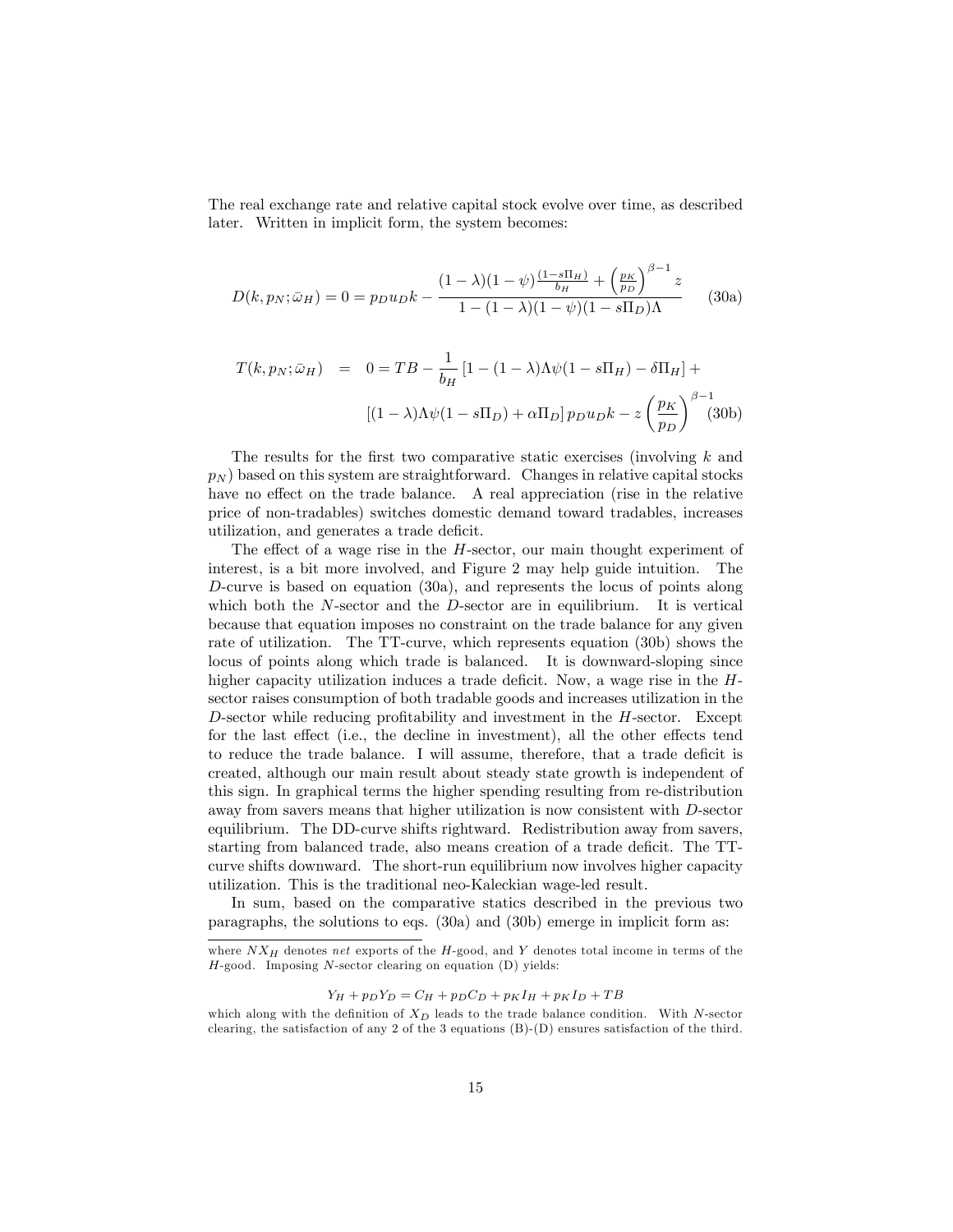

Figure 2: The comparative statics of a rise in the H-sector wage  $(\bar{w}_H)$ 

$$
u_D = u_D(k, p_N; \bar{\omega}_H); \ u_{Dk} < 0, \ u_{Dp_N}, \ u_{D\bar{\omega}_H} > 0 \tag{31a}
$$

$$
TB = TB(k, p_N; \bar{\omega}_H); \; TB_k = 0, TB_{p_N}, \; TB_{\bar{\omega}_H} < 0 \tag{31b}
$$

The available on request appendix provides more detailed mathematical solutions to these comparative static exercises.

#### Back to the long-run

It is time now to turn to the long run. Recall that  $p<sub>N</sub>$  and k are state variables. As in Section 3, let's suppose that the real exchange rate adjusts over time in response to trade imbalances. Making use of equation (31b),

$$
\hat{p}_N = l[TB(k, p_N; \bar{\omega}_H) - \overline{TB}]; \ l' > 0 \tag{32}
$$

or, in the steady state,

$$
\hat{p}_N = \hat{p}_N \left( k, p_N; \bar{\omega}_H, \overline{TB} \right) = 0; \ \hat{p}_{Nk} = 0, \ \hat{p}_{Np_N}, \ \hat{p}_{N\bar{\omega}_H} < 0 \tag{33}
$$

and the signs of the partials follow from equation (31b). In the long-run, the real exchange rate approaches a constant steady state value. Since we have two tradable sectors, long-run considerations would also plausibly require that the capital stocks grow at the same rate in the steady state.

$$
\hat{k} = \hat{K}_D - \hat{K}_H = 0
$$
\n(34)

Making the necessary substitutions from eqs. (27), and (28) yields: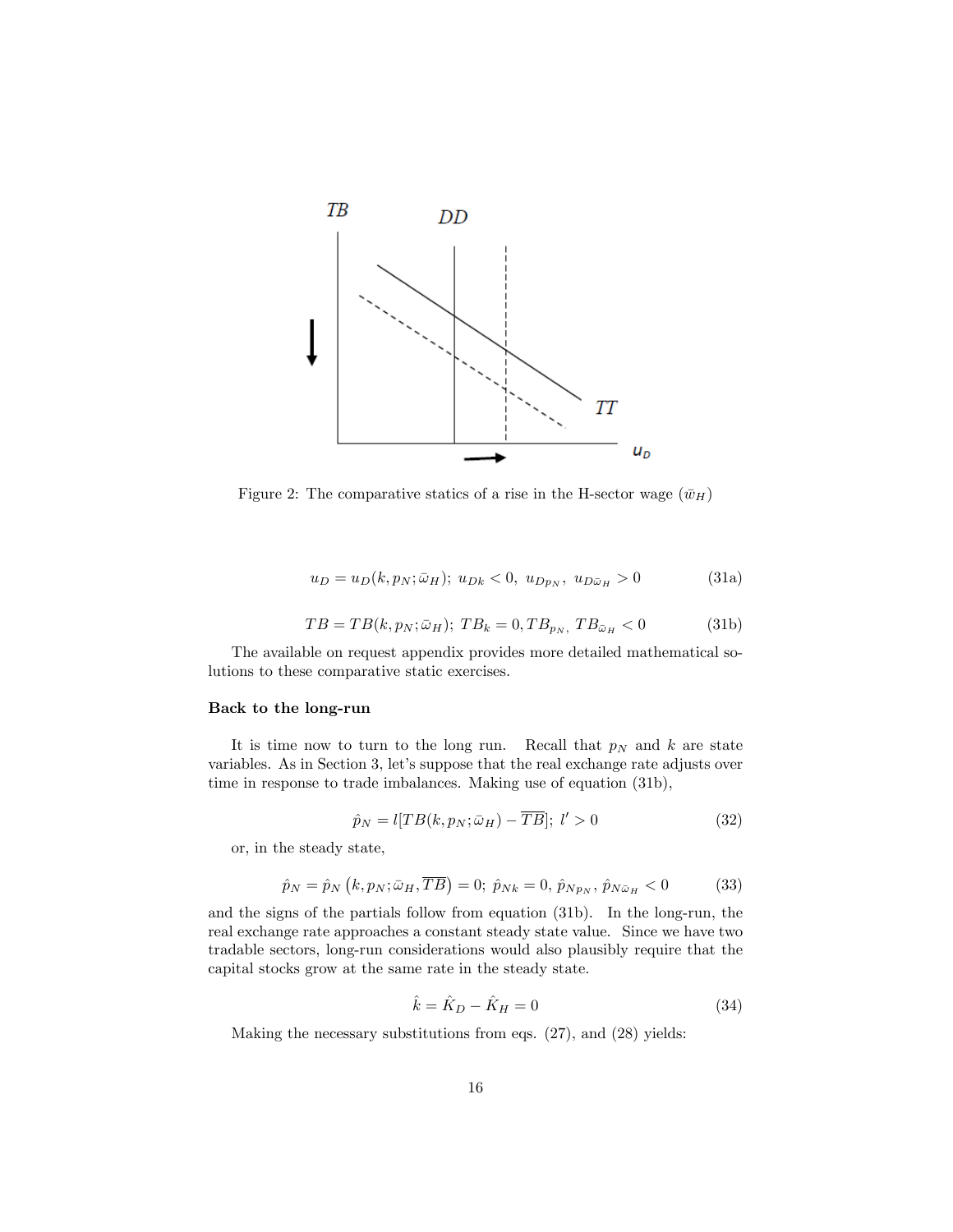$$
\hat{k} = \alpha \frac{\Pi_D p_D u_D}{p_K} - \delta \frac{\Pi_H}{p_K b_H} \tag{35}
$$

The partials can be evaluated based on the solutions described by eqs. (31a) and (31b), and the detailed mathematical expressions are provided in the available on request appendix. Here I describe these in intuitive terms. A reduction in the relative capital stock in the  $H$ -sector (i.e., a rise in k) reduces demand for the D-good. Lower utilization and investment in this sector results. A real appreciation shifts domestic expenditure towards tradables, increasing utilization and investment in the  $D$ -sector. A rise in the nominal wage in the  $H$ -sector reduces profitability in that sector while increasing spending on the D-sector good. D-sector utilization gets a boost and relative investment in the D-goods sector rises. This is traditional Kaleckian wage-led growth in action.

To summarize,

$$
\hat{k} = \hat{k}(k, p_N; \bar{\omega}_H); \hat{k}_k < 0, \hat{k}_{p_N}, \hat{k}_{\bar{\omega}_H} > 0 \tag{36}
$$

As we will see shortly, the reduction in profitability following a wage increase in the  $H$ -sector is crucial. It means lower  $H$ -sector investment, and, given balanced growth, lower steady state growth. The underlying economic mechanism originates from the decline in utilization that emerges from a shrinking H-sector. Notice that the negative impact on steady state growth occurs even under a set-up like ours which, by assuming no impact of a real appreciation or wage increase on D-sector exports, seriously biases the results towards making wage-led growth feasible.

Turning to the steady state, again it is characterized by (see the Appendix):

$$
\hat{C}_N = \hat{C}_H = \hat{C}_D = \hat{Y}_H = \hat{Y}_D = \hat{Y}_N = \gamma \hat{L}_N = \hat{K}_H = \hat{K}_D \tag{37}
$$

Notice that the profit rates in the two sectors will generally differ in the steady state as long as  $\alpha \neq \delta$ . This simplifying assumption of non-zero profit rate differentials does not matter for our main qualitative results, which remain unchanged in the special case where  $\alpha = \delta$  so that sectoral profit rates equalize.

Before we turn to steady state changes and transitional dynamics, let's once again utilize graphical devices to facilitate intuition. Figure 3 illustrates the long-run model defined by the system of differential equations  $(33)$  and  $(36)$  in  $p_N$  and K. We already know from equation (31b) that the trade balance is independent of *relative* capital stocks, resulting in a horizontal  $\hat{p}_N = 0$  isocline. An increase in the relative capital stock in the D-sector reduces capacity utilization and investment. A real appreciation is required to boost investment by diverting domestic consumption to tradable goods, and hence boosting D-sector utilization and investment; thus the upward-sloping  $k = 0$  isocline.

Since the system is non-linear, we have to resort to Taylor linearization to explore local stability. The Jacobian matrix of the system is given by:

$$
\Delta_1 = \begin{bmatrix} \hat{k}_k & \hat{k}_{p_N} \\ 0 & \hat{p}_{Np_N} \end{bmatrix}
$$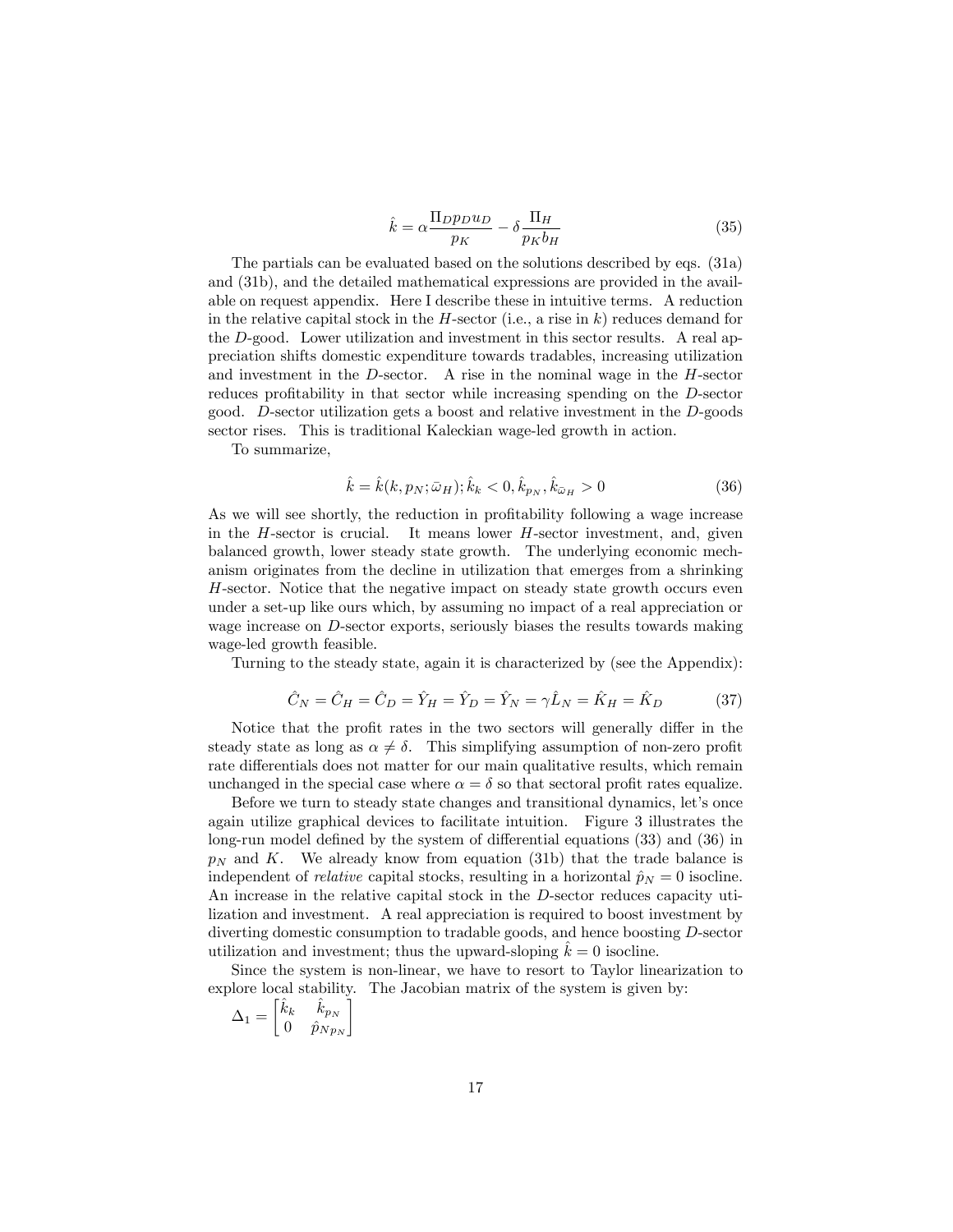

Figure 3: The three sector economy

Given that  $\hat{k}_k$ ,  $\hat{p}_{Np_N} < 0$ , the Jacobian has a negative trace and a positive determinant. The system is locally stable.

To explore the dynamics further, let's ask what happens if the economy finds itself at point A in Figure 3? The real exchange rate is undervalued at this point relative to its steady state value for the given level of  $k$ . Moreover, we have a trade surplus. As the real exchange rate starts appreciating due to excess demand for non-tradables, domestic demand switches gradually towards tradables, dampening the trade surplus. Simultaneously, low capacity utilization in the D-sector leads to a declining share of that sector in the total capital stock. The overall effect is either a monotonic adjustment toward the steady state or a clockwise half cycle. The transition in either case would require declining tradable sector real wages in terms of the non-tradable good.

#### The dynamics of an exogenous wage increase

Let's return to our question of interest. How feasible is wage-led growth in an open developing economy? As explained earlier, under the extreme, and probably unjustified assumption that a wage rise in the  $H$ -sector has no effect on exports of the differentiated good, an increase in the  $H$ -sector wage increases utilization in the D-sector, boosting investment. This is the mechanism by which higher wages boost growth in the standard wage-led growth argument. In an open economy, however, even after ignoring effects on exports (as we have), there are counteracting developments. First, the trade deficit generated by added consumption spending and investment in the D-sector is followed by real depreciation, switching domestic demand towards non-tradables and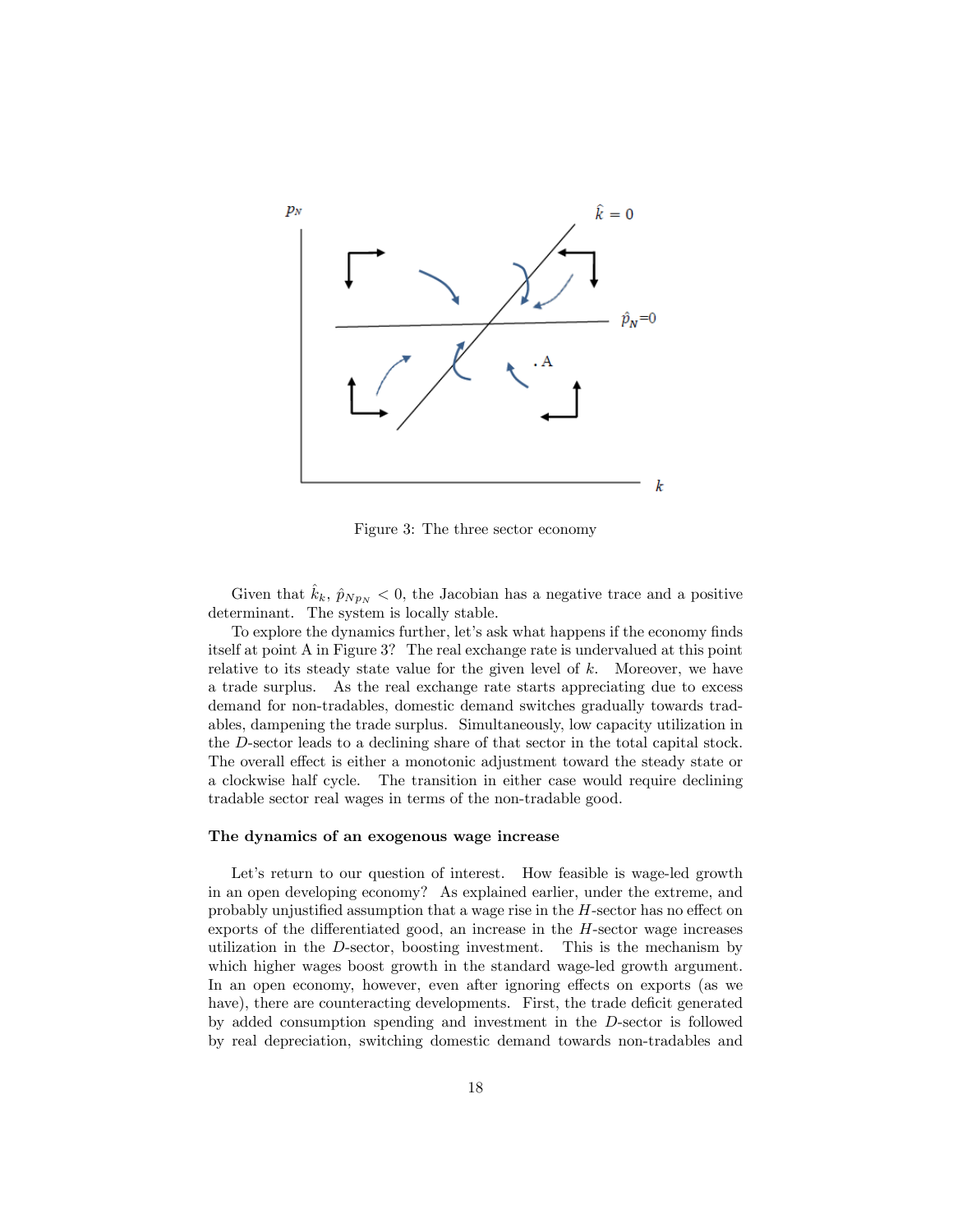dampening the initial boost to investment in the D-sector. Thus, although the real exchange rate depreciates, the overall effect on the composition of the tradable sector capital stock is ambiguous, although it is likely to shift towards the D-sector. Mathematically, the steady state results are as follows:

$$
\frac{dk}{d\bar{\omega}_H} = \frac{\hat{k}_{p_N}\hat{p}_{N\bar{\omega}_H} - \hat{k}_{\bar{\omega}_H}\hat{p}_{Np_N}}{|\Delta_1|} \geq 0; \qquad \frac{dp_N}{d\bar{\omega}_H} = -\frac{\hat{p}_{N\bar{\omega}_H}}{\hat{p}_{Np_N}} < 0
$$

Second, and more importantly, the new steady state growth rate is unambiguously lower. This is because accumulation in the price-taking homogeneous goods sector (the H-sector) places a limit on the steady state growth rate, and investment in this sector actually slows down following the rise in wages (see equation (28)). Figure 4 illustrates the transitional dynamics in this case, which involve real depreciation and an expanding D-sector. The latter is reminiscent of the traditional neo-Kaleckian wage-led growth story, although, of course, here it occurs during the transition only.

To summarize, our results replicate those from the dependent economy model even after including a differentiated goods-producing tradable sector, and in spite of the implausible assumption that wage growth does not affect exports from the sector where utilization adjusts. The intuition is simple. The homogeneous goods sector places a ceiling on the growth rate. An increase in the product wage in that sector lowers that ceiling. In economic terms, the shrinking of the homogeneous goods sector drags growth in the other tradable sector down with it through the utilization/aggregate demand channel.



Figure 4: An increase in the H-sector wage

What kind of shock would raise the ceiling placed by the homogeneous goods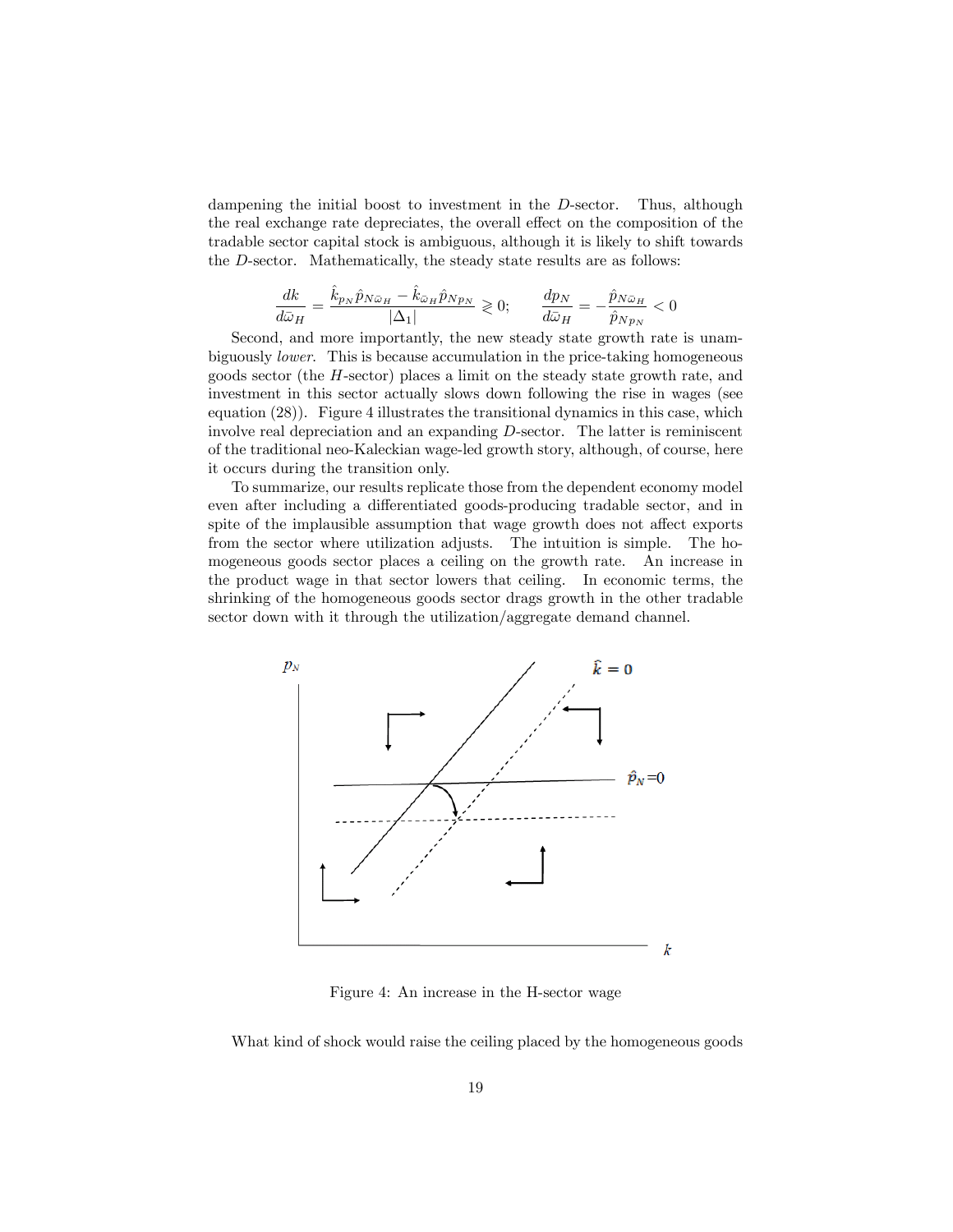sector while simultaneously generating rising real (consumption) wages? Again, we can replicate the analysis of the previous section. A positive terms of trade shock, i.e., a decline in  $p<sub>K</sub>$ , could plausibly achieve both the above-mentioned objectives. Its effect on accumulation in the  $H$ -sector is unambiguously positive, thus loosening the constraint on accumulation. It also generates a trade deficit and real exchange rate depreciation. Graphically, the  $\hat{p}_N = 0$  isocline shifts down while the other isocline could shift up or down. The steady state level of the real exchange rate is lower while the shift in the structural composition of capital is ambiguous. Thus, a win-win situation could emerge, with both real consumption wages and accumulation rising. Again, however, this is a far cry from the traditional wage-led growth story.

#### Related thought experiments

We have analyzed in detail the effect of an increase in the  $H$ -sector wage. What if it is the wage in the D-sector that increases? An increase only in  $\bar{\omega}_D$ will leave the steady state growth rate untouched (eqs. (28)and (34)). Thus, not much is added to the analysis in terms of new findings if we follow the traditional neo-Kaleckian literature in ignoring the non-tradable sector. Incorporating this sector, however, leads to an interesting insight. Even if an increase in  $\bar{\omega}_D$ does not raise the steady state growth rate, it does generate employment in the tradable sector, and thus, via equation (8a), raise the average or shared income in the non-tradable sector.

Next, how does our analysis change if labor mobility between the two tradable sectors causes wages to be identical? An increase in this general tradable sector wage now has an even greater adverse effect on accumulation since, on top of the loss of profitability suffered by the  $H$ -sector (equation (28)) emphasized in this section, we have the loss of international competitiveness in the D-sector. As discussed in Section 2, this latter case, minus the H-sector, has already been analyzed by Blecker (1989) among others, and not much is added by incorporating this complication.

How does the analysis proceed if redistribution takes place towards nontradable workers instead? A rise in  $v$ , increases demand for the  $D$ -good and hence shifts the composition of the economy towards the differentiated goods sector without affecting the ceiling on long-run steady state growth. However, if redistribution following from land reforms or technical change in the nontradable sector lowers the price of food, and help bring down the real product wage in the tradable sectors, then the growth ceiling set by the homogeneous goods sector is raised, giving a boost to steady state growth. This mechanism, which many development economists argue triggered the initial growth phase in the East Asian tigers,  $^{18}$  is a far cry from the traditional Kaleckian wage-led growth case, however. Indeed it is more reminiscent of the arguments made by Ricardo against the English Corn Laws.<sup>19</sup>

 $18$  See, for example, Gray  $(2013)$ .

 $19$ Although of course Ricardo was making the argument against import tariffs on food, and not for land reforms.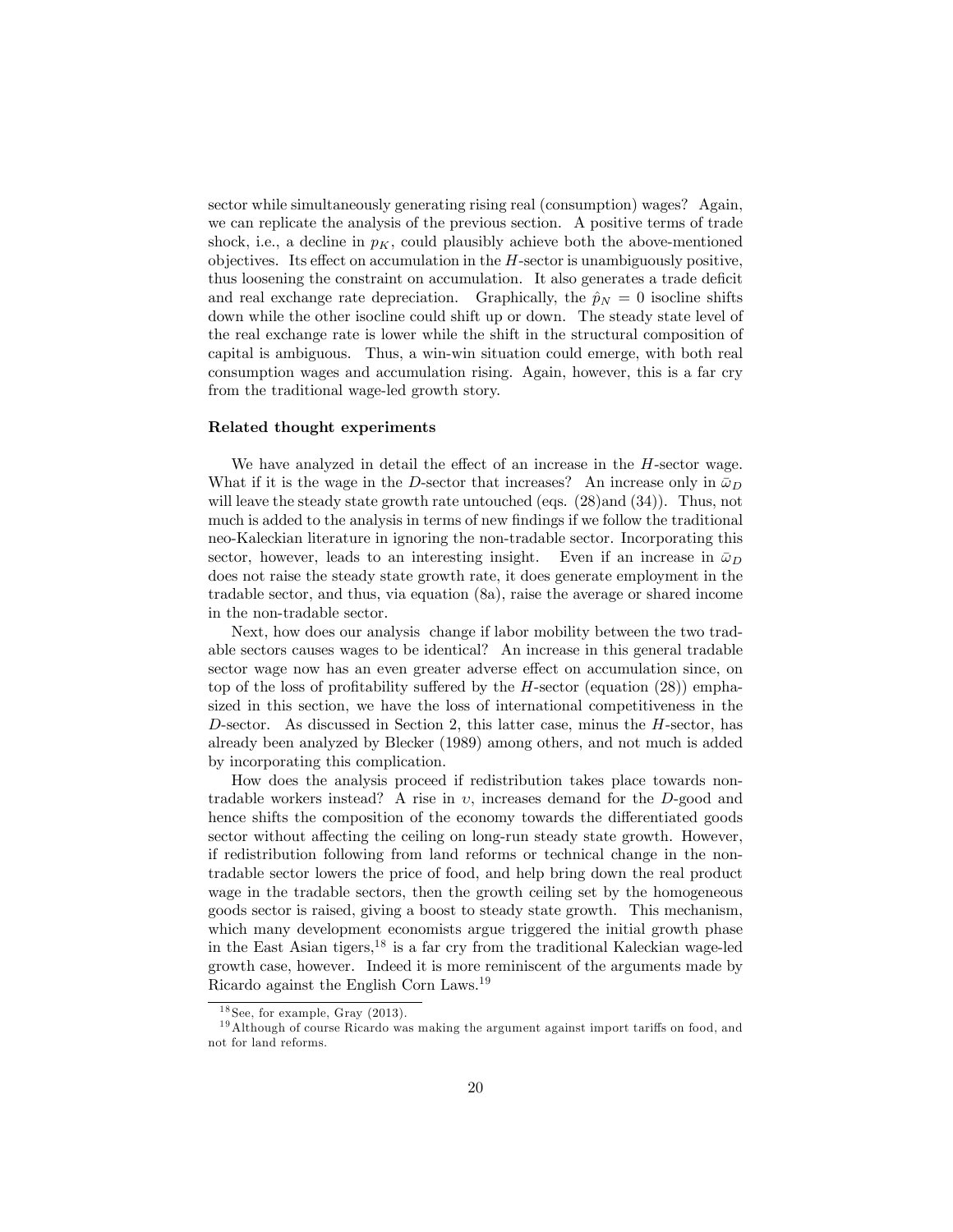# 5 A possible implication

The presence of a low-quality, homogeneous goods-producing sector as a ceiling on wage-led accumulation has an interesting corollary. Growing South-South trade has been one of the leading stories of recent decades. According to UNCTAD (2012), for instance, the share of intra-South trade increased from 42 per cent in 1992 to 56 per cent in 2010 for developing countries. Does this development affect the scope for wage-led growth one way or another? The answer, from the perspective of our model, depends on whether there are any broad differences between the products that developing countries export to advanced economies versus those exported to other developing countries. Recent theoretical and empirical work provides some guidance in this regard.

A body of trade literature, inspired especially by Melitz (2003) has started looking at heterogeneity at the firm rather than national level. This literature hypothesizes and finds that firms are heterogenous in terms of productivity even within the same industries. Exporting firms tend to be larger, hire more skilled labor, pay higher wages, and are more productive. Moreover, the most productive Örms tend to export higher quality products to high income destinations. This could either be due to a preference for quality amongst high income consumers, $^{20}$  or due to the presence of retail, transportation, and other transaction costs along the way that make it worthwhile to export only higher quality, higher-priced products to high income destinations.<sup>21</sup> Based on an econometric study of Argentinian firms, for example, Brambilla et al. (2012) find that firms exporting to other developing country markets such as Brazil sell the same quality products that they sell domestically. In contrast, firms exporting to high income countries hire more skilled workers and sell higher quality products. Thus, while exporting by itself does not lead to quality upgrading, exporting to high income countries does. The destination of exports matters and quality upgrading and prices tend to increase with the per capita income of the importing country.<sup>22</sup> A major implication from the perspective of this paper is that, to the extent that South-North trade involves a greater proportion of higher quality, differentiated goods compared to South-North trade, growing intra-South interactions increasingly constrain the possibility of wage-led growth.

While an empirical investigation would require a comprehensive effort, Table 2 provides some preliminary evidence regarding the relevance of this implica-

 $20$  See Hallak (2006) and Verhoogen (2008).

 $21$  See Brambilla et al.  $(2012)$ .

 $22$  See also Manova and Zhang (2012) for evidence based on Chinese firms, Flach (2011) for an empirical study of Brazilian firms, and Rankin and Schoer (2013) for evidence from South African firms. Interestingly, the findings from the latter study suggest that firms in South Africa  $\alpha$  a middle income country  $\alpha$  while exporting higher quality products to high income countries may actually export products to low income developing countries in the region that are of lower quality than their domestic sales. For survey-based evidence, see the comprehensive study of Colombian firms carried out by Morawetz (1980). The study notes the quality control and product differentiation-related issues faced by Colombian exporters when selling to industrialized countries unlike when they sell to Venezula and the Carribean, which is little different, according to the author's study, from selling at home. See also Brooks (2006) for more evidence from Colombia.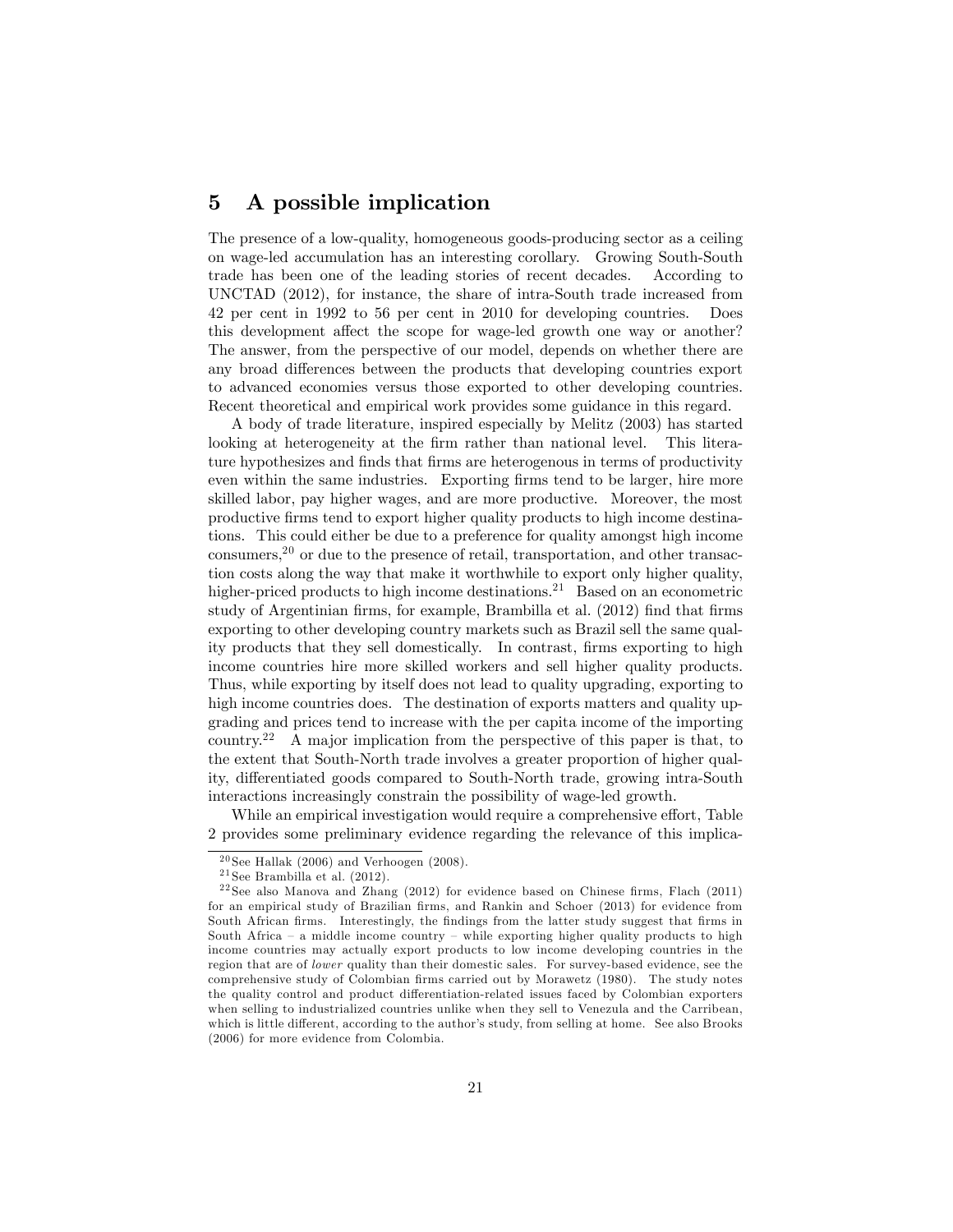tion. The Table shows the export composition of three of the largest low- and low-middle income country exporters – India, Indonesia, and Vietnam, or "the big  $3^{\circ}$ <sup>23</sup> to their ten largest advanced and developing country destinations (5) advanced and 5 developing country).<sup>24</sup> For each country, these exports, disaggregated at SITC (Rev.2) 4-digit level, are categorized as homogenous or differentiated according to the classification originally developed by Rauch (1999). Homogeneous goods (including homogeneous and reference-priced according to the Rauch classification) are goods traded on an organized exchange or those for which published reference prices are quoted in trade publications. Differentiated goods by their very nature lack these characteristics. Rauch proposed two definitions, a conservative and a liberal one in order to address some ambiguous cases. Although the differences are minor, the conservative definition classifies slightly fewer commodities as homogeneous. I employ both classifications. Table 2 reports aggregated Indian, Indonesian, and Vietnamese exports separately for the developing and advanced country destinations. For each country, the ratio of exports to advanced countries to that of exports to developing countries is then calculated separately for homogeneous and differentiated goods. For example, India exported 19.6 billion dollars worth of homogeneous goods to its 5 largest advanced country destinations in 2011. The corresponding number for its exports to its 5 largest developing country destinations was 17.9 billion. This yields a ratio of  $1.09$  (=19.6/17.9). The higher this ratio, the more tilted exports of a category of goods is towards advanced economies.

A look at Table 2 reveals that big 3 exports are markedly more biased towards differentiated goods when exporting to advanced counties than to other developing countries. For example, as noted above, the Indian ratio is 1.09 for homogeneous goods while that for differentiated goods is 3.74. Moreover, this pattern is consistent across the big 3, and across the liberal and conservative classifications. South-South trade appears to involve homogeneous goods more intensively that South-to-North exports.

## 6 Concluding remarks

The subject of wage- versus profit-led growth has been a matter of intense discussion amongst economists in the neo-Kaleckian tradition. Accumulation and growth can be wage-led in a closed economy if the effect of redistribution towards spenders outweighs the potential negative effect of a lower profit share on investment. As shown by existing literature, the potential for wage-led growth narrows in an open economy that exports differentiated goods. This

 $^{23}$ I follow the World Bank's World Development Indicators in setting an upper gross national income per capita of \$4,085 for low- and low-middle income countries. Our frameworks in the following two sections are based on a low-income developing economy. All data were obtained from the United Nation's COMTRADE database.

<sup>2 4</sup> These destinations are: Belgium, Germany, Netherlands, UK, USA, Brazil, Sri Lanka, China, Indonesia, and South Africa for India, Australia, Germany, Japan, Netherlands, USA, China, Malaysia, Philippines, India, and Thailand for Indonesia, and Australia, Germany, Japan, UK, USA, Cambodia, China, Indonesia, Malaysia, and Thailand for Vietnam.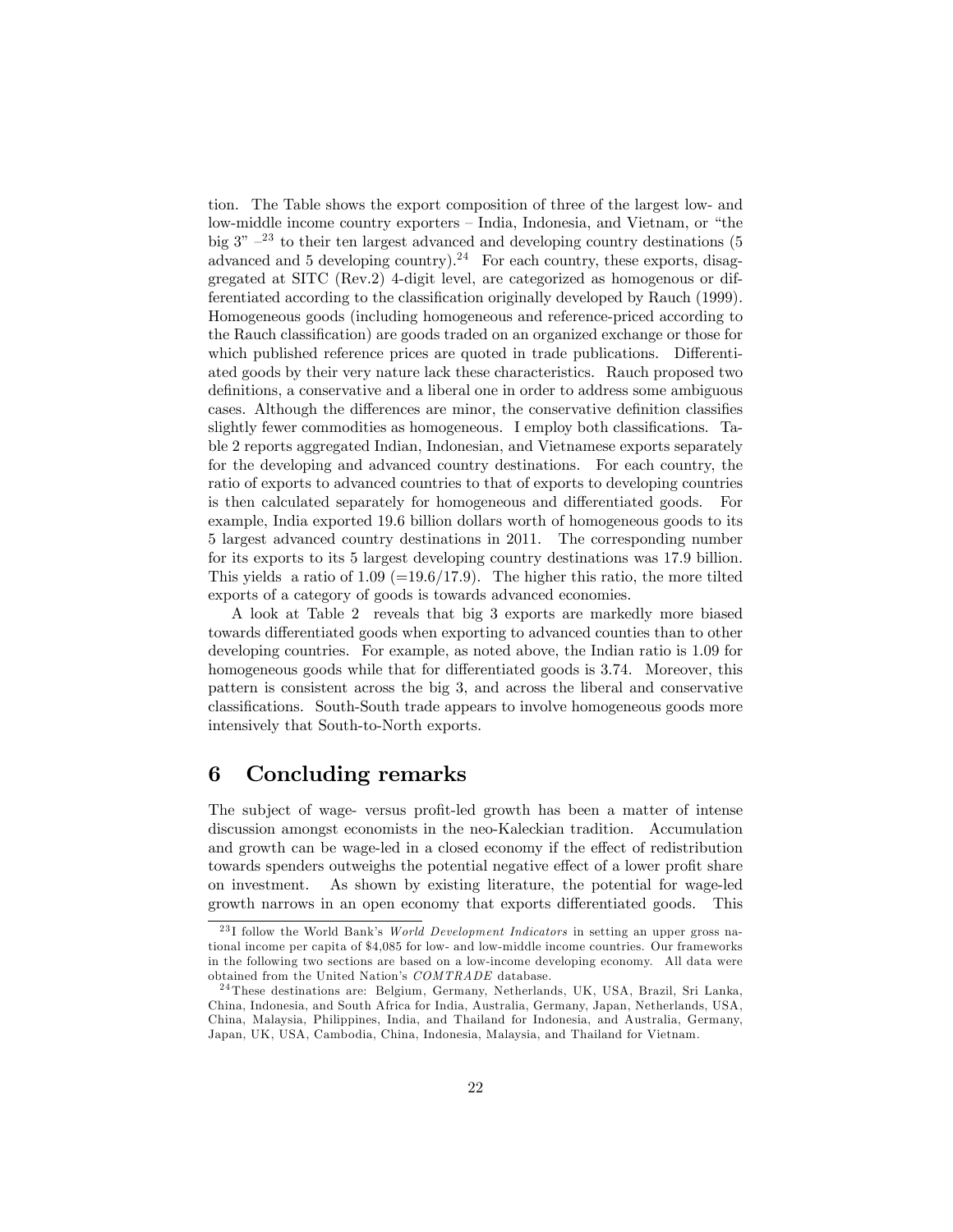|           |                       |              | Conservative        |       | Liberal                      |       |  |  |
|-----------|-----------------------|--------------|---------------------|-------|------------------------------|-------|--|--|
|           |                       |              | Advanced Developing | Ratio | Advanced Developing          | Ratio |  |  |
| India     |                       |              |                     |       |                              |       |  |  |
|           | Homogeneous* 1.96E+10 |              | 1.79E+10            | 1.09  | $2.23E+10$<br>$1.85E+10$     | 1.20  |  |  |
|           | Differentiated        | $3.44E + 10$ | $9.20E + 09$        | 3.74  | $8.60E + 09$<br>$3.17E + 10$ | 3.68  |  |  |
| Indonesia |                       |              |                     |       |                              |       |  |  |
|           | Homogeneous           | $3.77E + 10$ | $2.77E+10$          | 1.36  | $3.83E+10$<br>$2.86E+10$     | 1.34  |  |  |
|           | Differentiated        | $2.06E+10$   | $9.95E + 09$        | 2.06  | $2.00E + 10$<br>$9.06E + 09$ | 2.20  |  |  |
| Vietnam   |                       |              |                     |       |                              |       |  |  |
|           | Homogeneous           | $9.63E + 09$ | $1.11E + 10$        | 0.86  | $1.04E + 10$<br>$1.30E + 10$ | 0.80  |  |  |
|           | Differentiated        | $2.61E+10$   | $8.03E + 09$        | 3.25  | $2.53E+10$<br>$6.18E + 09$   | 4.09  |  |  |

Table 2: Composition of the 3 largest low-income country exporters in 2011.

organized exchanges and reference priced goods. Exports in current US dollars.

literature, however, largely ignores the distinction between tradables and nontradables and that between different types of tradable goods.

I show that wage-led growth is not feasible, barring other developments such as adjusting productivity growth, in a small open developing economy that has a tradable sector. I show this in two steps. First, I use a modified dependent economy model, with a tradable sector that produces a homogenous good, and is, therefore, a price-taker in international markets. The lack of an aggregate demand channel renders the potential for wage-led growth non-existent. I then consider the more interesting case of an economy that has two tradable sectors: one that produces higher quality differentiated goods and the other that produces homogeneous goods. In order to expand the scope for wageled growth, I isolate sectoral wages, and assume that wages are raised in the homogeneous goods sector so that differentiated good exports are not directly hurt. The analysis shows that wage-led growth remains unfeasible as long as a homogeneous goods sector is present to limit accumulation along a balanced growth path. This underlines the observation that our main result follows from the presence of a homogeneous good exporting sector, not from the loss of competitiveness in the differentiated goods sector, as in the standard Kaleckian set-up. Such a sector continues largely to be absent from Kaleckian models.

Does our main result negate the desirability of pursuing wage growth? Not necessarily. For one, policy makers may have other objectives in addition to aggregate growth. Higher wages in the homogeneous goods sector are likely to shift the structure of the economy towards the differentiated goods sector. This, along with the resulting rise in per capita income outside the tradable sector, may be a desirable end in and of itself. Secondly, in the 3-good framework, raising wages does increase D-sector capacity utilization and investment during the transition in the traditional Kaleckian manner. Thirdly, producers may to some extent respond to higher wages by pursuing greater efficiency and productivity growth. This will dampen the drag that wage growth in the homogeneous good sector places on overall accumulation. The analysis here does suggest, how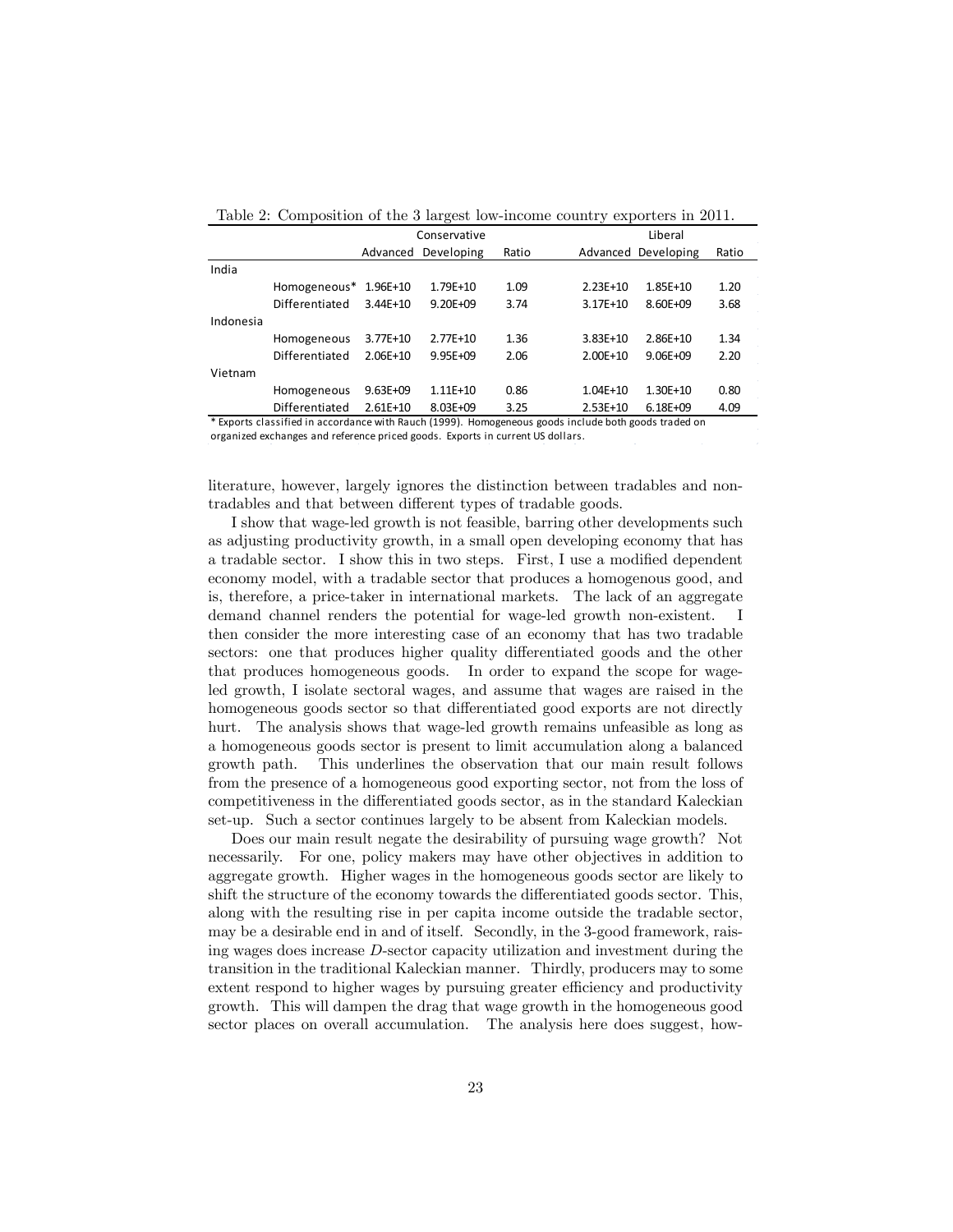ever, that prospects for wage-led growth are tightly constrained in a developing economy that has a homogeneous goods-exporting sector. To the extent that intra-South trade is biased towards relatively homogeneous, low-quality goods, a major corollary is that such trade narrows the scope for wage-led growth in a low-income developing economy.

# 7 Appendix

This appendix derives the steady state growth rates of consumption, output, and capital as described in the main text by eqs. (15) and (37).

#### The two-sector model

Since  $p_N$  is constant in the steady state, so are  $\lambda$  and, thus,  $\Lambda$  and TB (see eqs.  $(4)$  and  $(12)$ ). Thus, equation  $(7)$ ,  $(9)$  and  $(11)$  imply after logdifferentiation that:

$$
\hat{L}_N = \frac{1}{\gamma} \hat{K}, \ \hat{C}_T = \hat{K} = \frac{I}{K} \tag{A1}
$$

Log-differentiating equation (6b) and substituting for  $\hat{L}_N$  from equation (A1) yields,

$$
\hat{C}_N = \hat{K} \tag{A2}
$$

which, in conjunction with (the log-differentiated versions of) eqs.  $(1)$  and  $(5)$ delivers equation (15).

#### The three-sector model

From equation (33)  $p<sub>N</sub>$  is constant in the steady state, as are therefore  $\lambda$ and, thus,  $\Lambda$ . Furthermore, eqs. (32), (33) and (34) inform us that TB and k too are constant. This means, via equation (25a), that:

$$
\hat{u}_D = -\hat{k} = -(\hat{K}_D - \hat{K}_H) = 0
$$
\n(A3)

Log-differentiating equation  $(26)$  and utilizing equation  $(A3)$  then yields:

$$
\hat{C}_H = \hat{K}_H = \hat{K}_D \tag{A4}
$$

Next, log-differentiating equation  $(21)$  and making use of the fact that k and  $u_D$  are constant in the steady state (see eqs. (34) and (A3)), and employing equation (1) helps conclude that:

$$
\gamma \hat{L}_N = \hat{K}_H = \hat{Y}_N = \hat{C}_N \tag{A5}
$$

Finally, log-differentiating equation  $(23)$ , and substituting from equation (A5) gives us:

$$
\hat{C}_D=\hat{K}_H
$$

which completes the derivation of equation (37).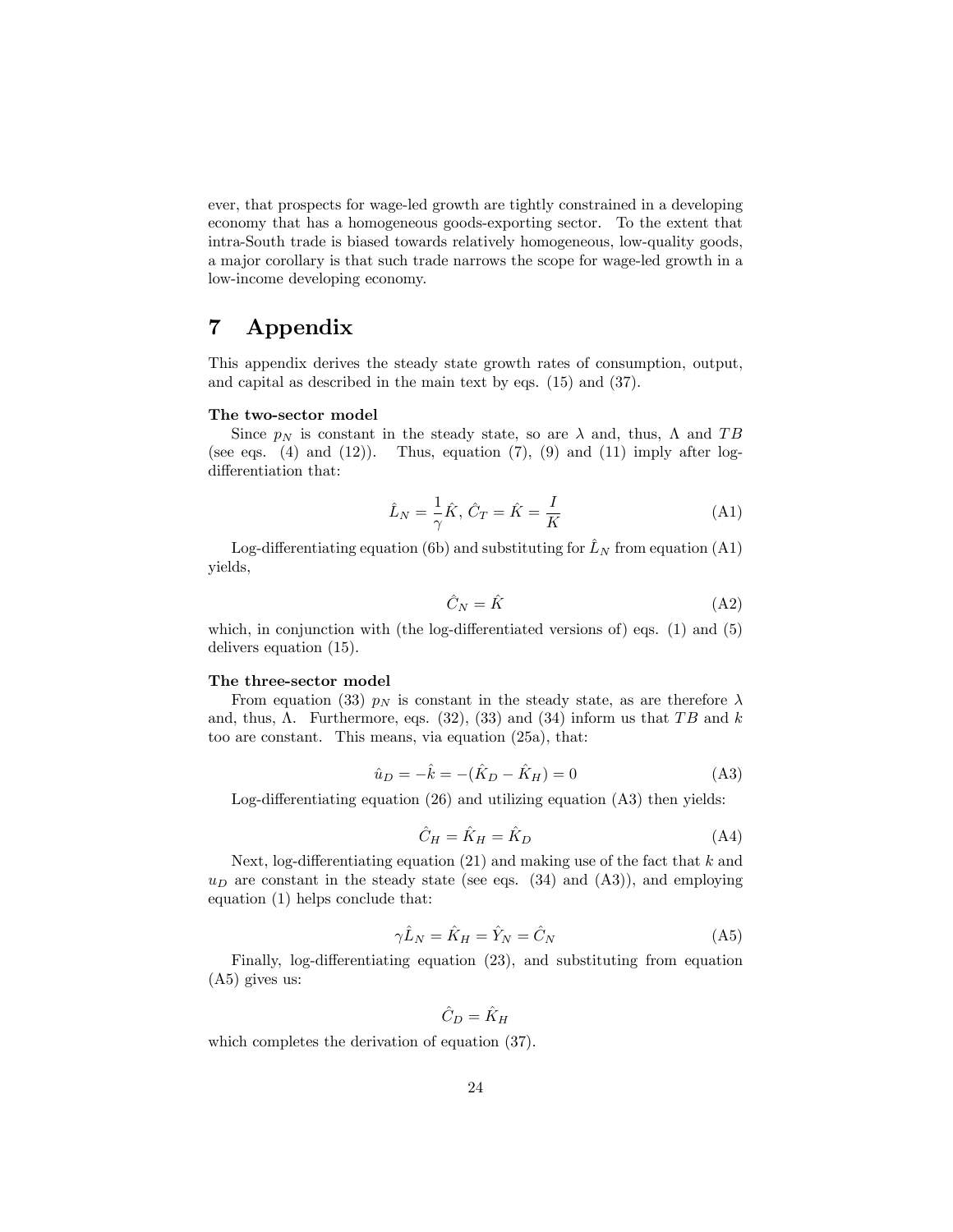# References

- Arnim, R. v., D. Tavani, and L. Carvalho (2014). Redistribution in a neokaleckian two-country model. *Metroeconomica* 65(3).
- Bhaduri, A. and S. Marglin (1990). Unemployment and the real wage: the economic basis for contesting political ideologies. Cambridge Journal of Economics  $14(4)$ , 375–393.
- Blecker, Robert, A. (2011). Open economy models of distribution and growth. In E. Hein and E. Stockhammer (Eds.), A Modern Guide to Keynesian Macroeconomics and Economic Policies. Cheltenham: Edward Elgar.
- Blecker, R. (1989). International competition, income distribution, and economic growth. Cambridge Journal of Economics 13, 395-412.
- Blecker, R. A. (2002). Distribution, demand and growth in neo-Kaleckian macro models. In M. Setterfield (Ed.), The Economics of Demand-Led Growth: Challenging the Supply-Side Vision of the Long-Run. Edward Elgar.
- Brambilla, I., D. Lederman, and G. Porto (2012). Exports, export destinations, and skills. American Economic Review  $102(7)$ , 3406–3438.
- Brooks, E. (2006). Why don't firms export more? product quality and Colombian plants. Journal of Development Economics 80, 160–178.
- Cassetti, M. (2012). Macroeconomic outcomes of changing social bargains. the feasibility of a wage-led open economy reconsidered. *Metroeconomica*  $63(1)$ ,  $64 - 91.$
- Del Monte, A. (1975). Grado di monopolio e sviluppo economico. Rivista Internazionale di Scienze Sociale 83(3), 231U63.
- Dutt, A. K. (1984). Stagnation, income distribution, and monopoly power. Cambridge Journal of Economics  $8, 25-40.$
- Dutt, A. K. (2002, Spring). Thirlwall's law and uneven development. *Journal* of Post Keynesian Economics  $24(3)$ , 367–390.
- Flach, L. (2011). Quality upgrading and price heterogeneity: evidence from brazilian manufacturing exporters. Working Paper 427, FREIT.
- Gray, K. (2013). Aid and development in Taiwan, South Korea, and South Vietnam. Working Paper 2013/085, UNU WIDER, Helsinki.
- Hallak, J. C. (2006). Product quality and the direction of trade. Journal of International Economics  $68(1)$ , 238U265.
- Manova, K. and Z. Zhang (2012). Export prices across firms and destinations. Quarterly Journal of Economics  $127(1)$ , 379-436.